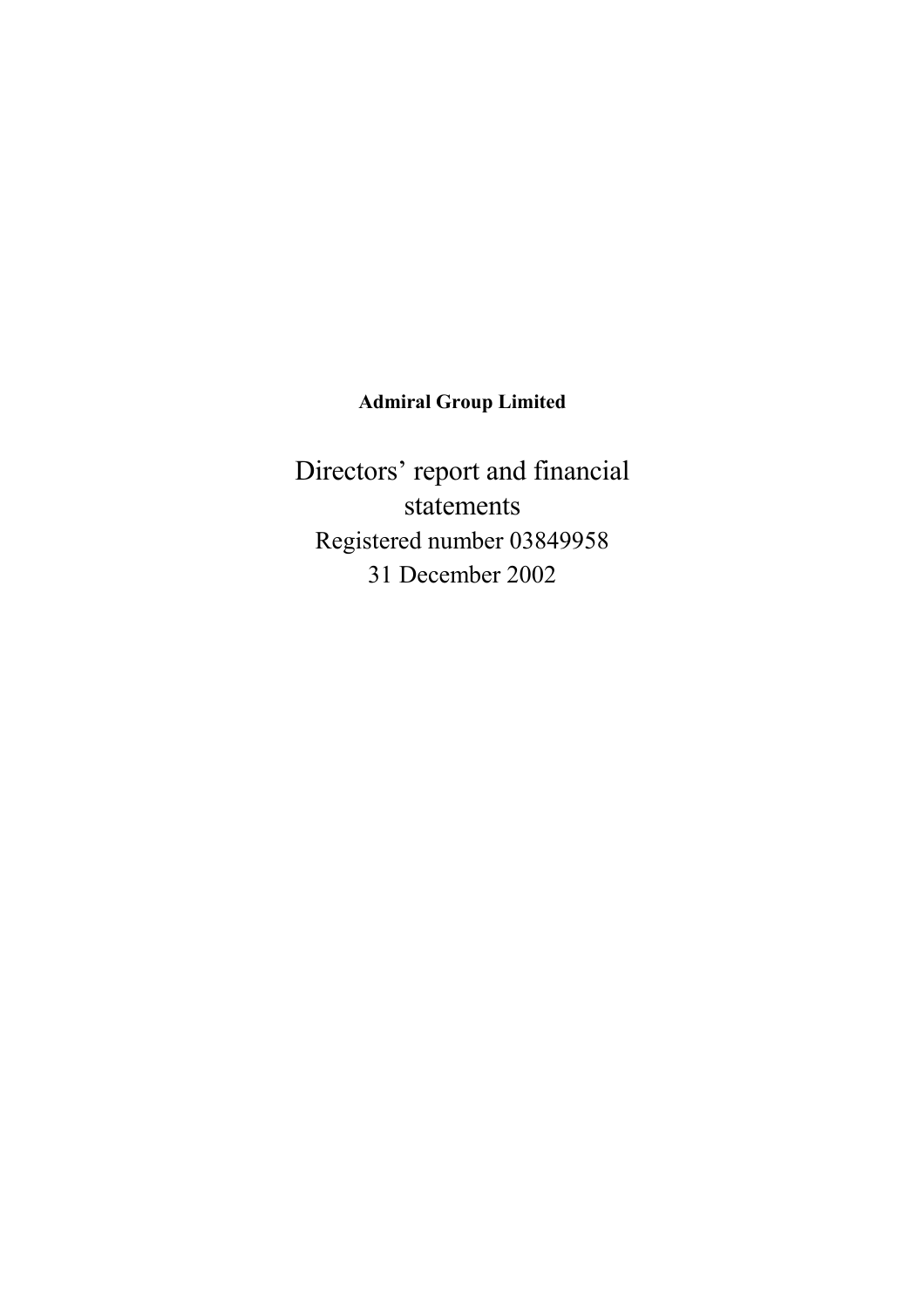# **Contents**

| Directors and advisers                                                     |                |
|----------------------------------------------------------------------------|----------------|
| Chief executive's statement                                                | $\overline{2}$ |
| Directors' report                                                          | 9              |
| Corporate governance report                                                | 11             |
| Statement of directors' responsibilities                                   | 13             |
| Independent auditor's report to the members of Admiral Group Limited       | 14             |
| Consolidated profit and loss account: technical account – general business | 15             |
| Consolidated profit and loss account: non-technical account                | 16             |
| Consolidated balance sheet                                                 | 17             |
| Parent Company balance sheet                                               | 19             |
| Group cash flow statement                                                  | 20             |
| <b>Notes</b>                                                               | 21             |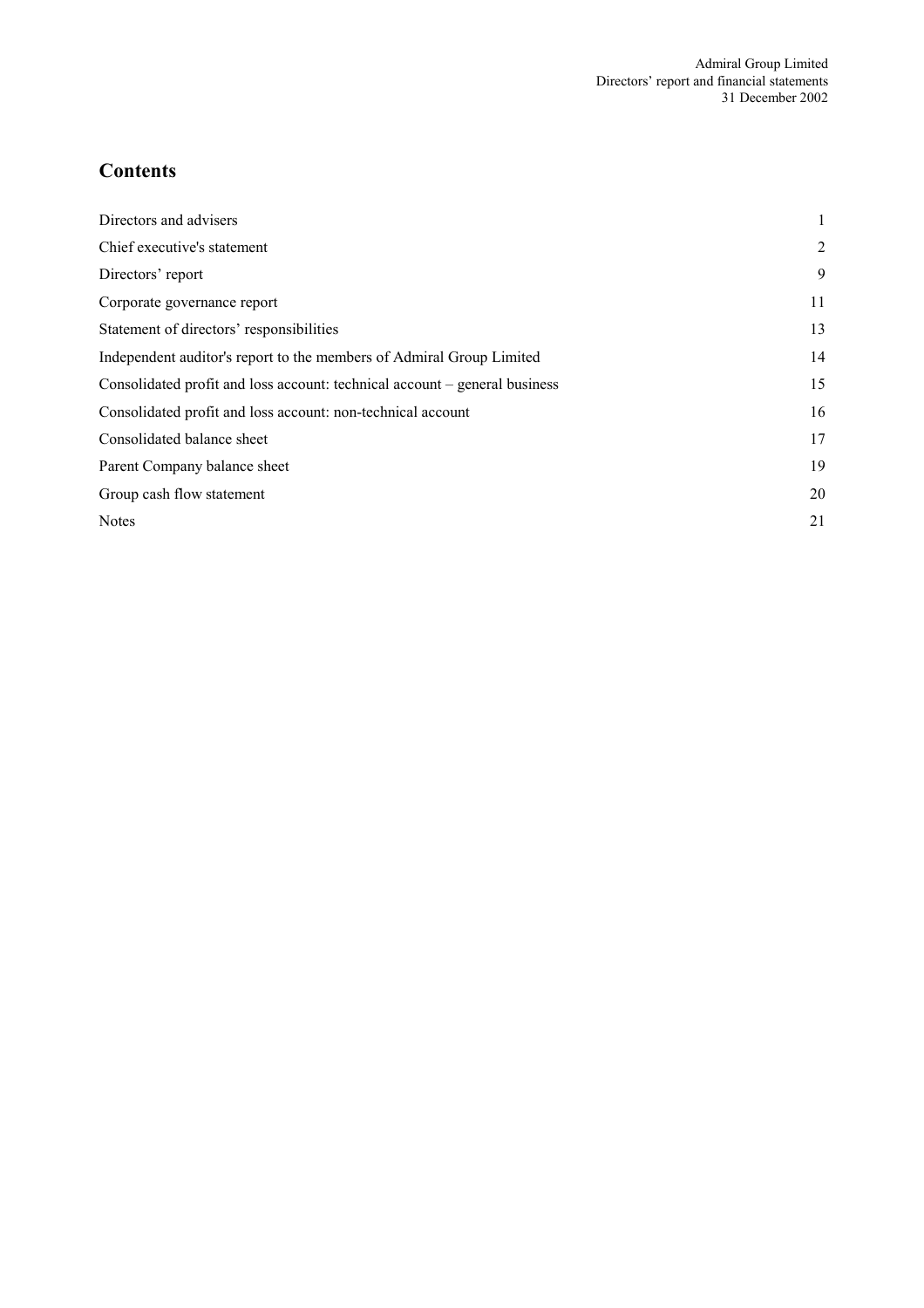# **Directors and advisers**

#### **Chairman**

A D Lyons \*

### **Chief Executive**

H A Engelhardt

### **Directors**

M Aldag \* (appointed 13 March 2003) O J Clarke \* D K M James \* (appointed 19 December 2002) A C Probert D G Stevens W P Thompson \*

\* non-executive

# **Secretary**

S D Clarke

# **Registered office**

Capital Tower Greyfriars Road Cardiff CF10 3AZ

#### **Auditors**

KPMG Audit Plc Marlborough House Fitzalan Court Fitzalan Road Cardiff CF24 0TE

### **Actuaries**

Ernst & Young Rolls House 7 Rolls Buildings Fetter Lane London EC4A 1NH

### **Bankers**

Lloyds TSB 113-116 Leadenhall Street London EC3 4AX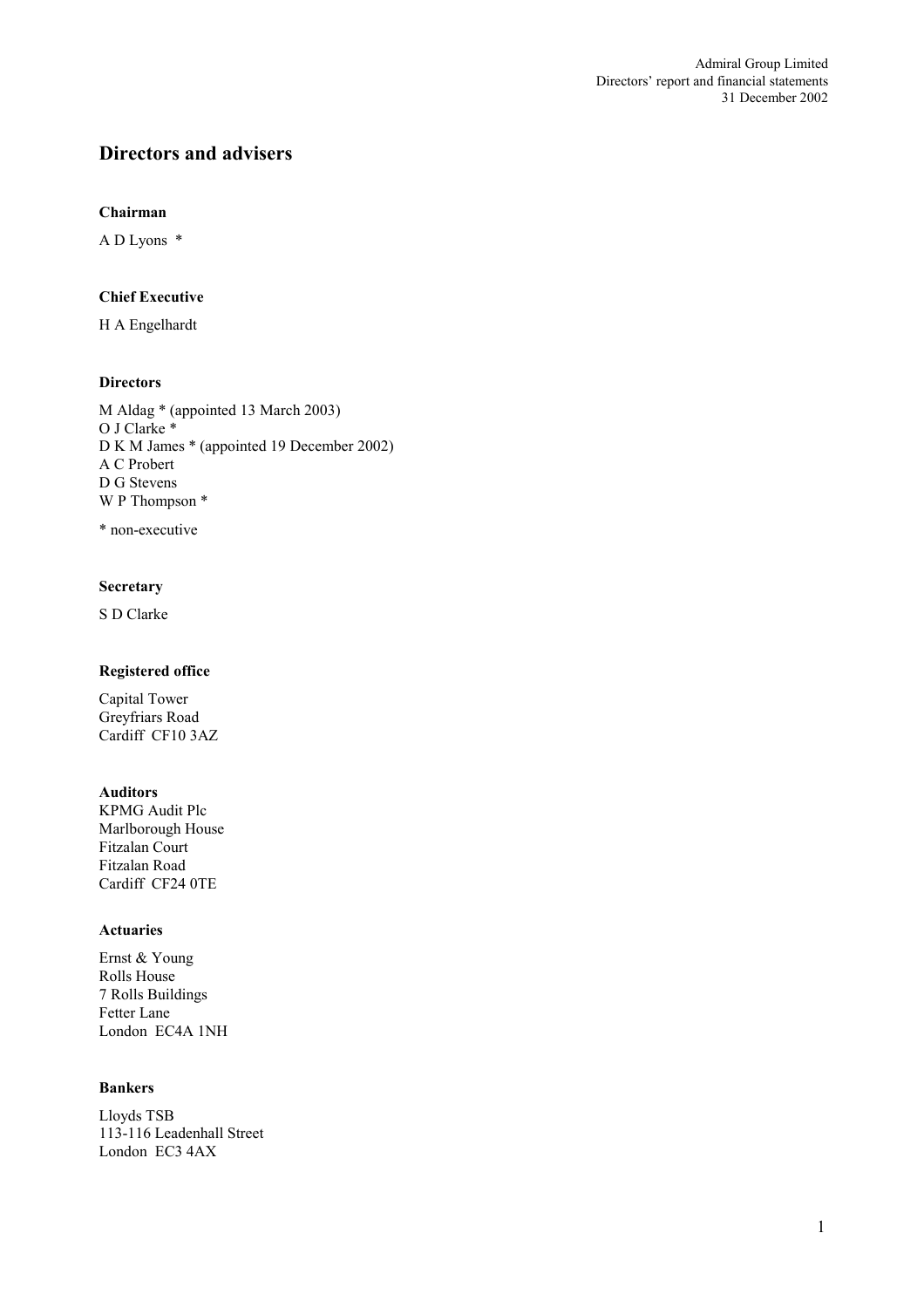# **Chief Executive's statement**

### **Now that was a year!**

Let me try and list what we accomplished during 2002:

- Added a new shareholder, Munich Re, which bought new shares in AGL as well as some of Barclays Private Equity and Ridgewood (XL Capital) shares and now owns 18.6% of the Group;
- Refinanced our debt, which paid off all the debt created with the MBO at the end of 1999;
- Applied for and received a license to trade from the FSC in Gibraltar;
- Gave more than 2.5m quotes and made over 40% of our new business sales via the internet;
- Had total turnover of £378 million\*
- Made an all-time record profit of £55m<sup>\*\*</sup>, an increase of 45% from last year.
- Celebrated the completion of (our first) 10 years of trading!
- Named the 7<sup>th</sup> Best Workplace in the UK and a member of the Top 100 Workplaces in the EU as judged by the Financial Times.

#### What We Do:

For those of you looking through our accounts for the first time, Admiral's primary business is to sell car insurance direct to the public in the UK. We operate through a number of targeted brands: Admiral (younger drivers, London), Bell Direct (credit card payers), Diamond (women) and Elephant.co.uk (internet users).

2002 was our 10th year of trading. The first 7 were under the auspices of a Lloyd's of London Managing Agent. However, toward the end of 1999, Management teamed up with Barclays Private Equity to buy the business. The result of this transaction was the creation of Admiral Group Ltd. (AGL) as the holding Company. This is the third set of accounts for AGL.

When we did the buyout we put in place long term co-insurance agreements with Munich Re, the world's largest reinsurer and another, highly rated, reinsurer for the majority of our premium. Since that original agreement we have re-negotiated the agreement with Munich Re for a longer duration.

#### Key Performance Measures:

Before ceding this premium to these reinsurers our total written premium for 2002 was £333m. This makes our total turnover for the year £378m\*, up from £323m in 2001 (+17%). The direct brands customer count rose to 679,000 from 587,000 (+15.7%). All our growth has been organic. The total customer count, including Gladiator Commercial, reached 705,000, up from 608,500 (+15.8%).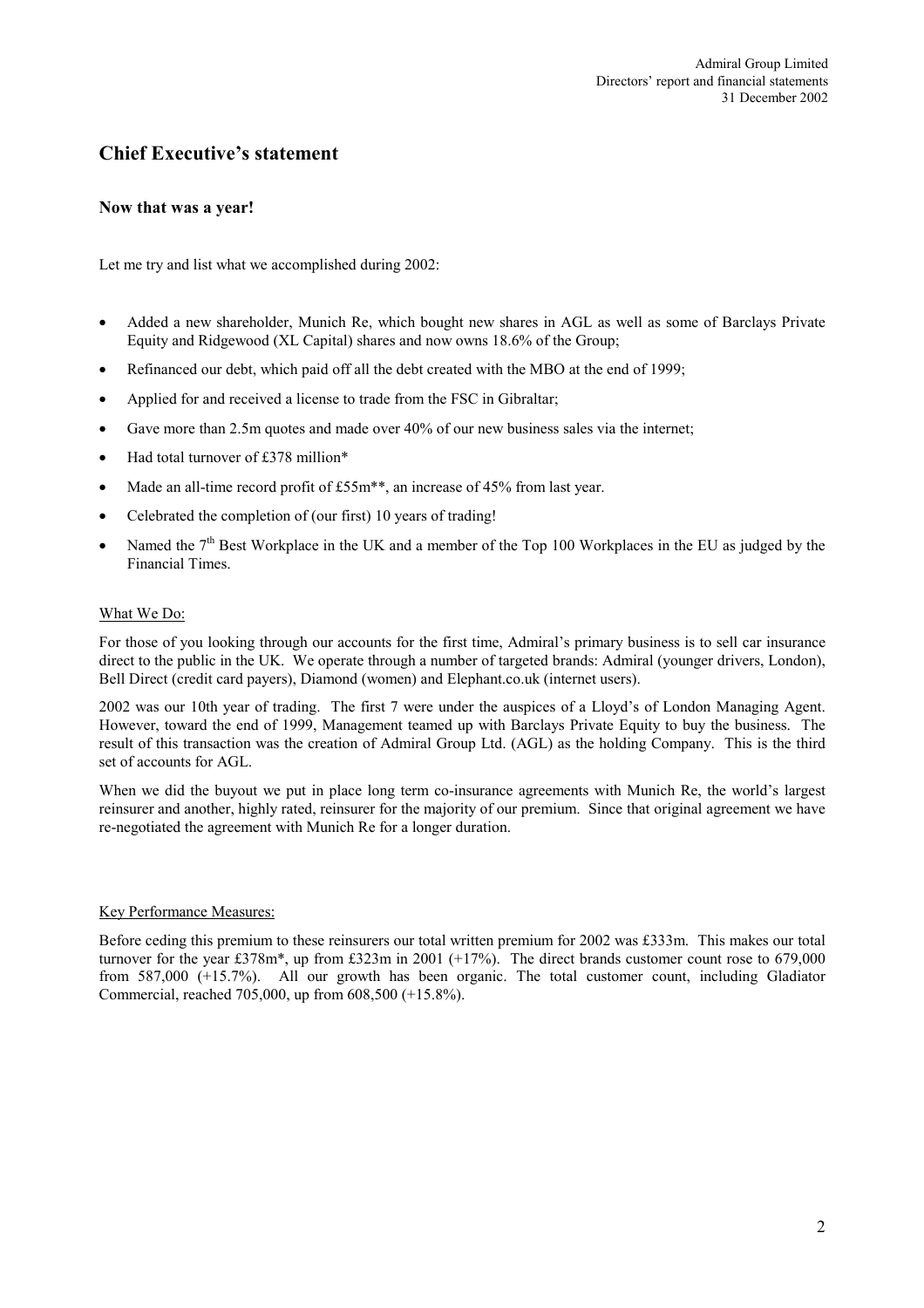

In 2002 we ceded 80% of our premium to the two reinsurers. Our reinsurance arrangements have been slightly restructured going forward and AGL will hold 25% of the premium and risk for 2003 and 2004. AGL's net premium income was £69m in 2002.

Here are a few more key numbers:

- Claims ratio 64.6% an improvement from 75.9%
- Expense ratio 9.5% an improvement from 15.4%
- Combined ratio 74.1% an improvement from 91.4%
- Income from products and services we do not underwrite up to £40m from £35m.

The claims ratio reduction from 2001 is largely down to reserve releases from 2000 and 2001, accounting for 10 percentage points, virtually all of the difference. The loss ratio without releases still represents good value at 74%. We believe that this loss ratio will prove to be better than that of the market average for 2002.

The incredible 9.5% expense ratio figure is unlikely to be repeated next year, since it includes a non-recurring expense commission, which flatters the ratio by almost 8.5 percentage points. Our earned expense ratio, without this commission but also excluding non-recurring Lloyd's charges, was still an excellent 15.4% \*\*\*. This compares favourably with 18.2% on the same basis last year. Therefore, even without the benefit of the expense commission, our combined ratio stood at 80%. If you go a step further and back-out the reserve releases (but please don't forget to go back and amend our previous returns!) our combined ratio is still a very healthy 90%.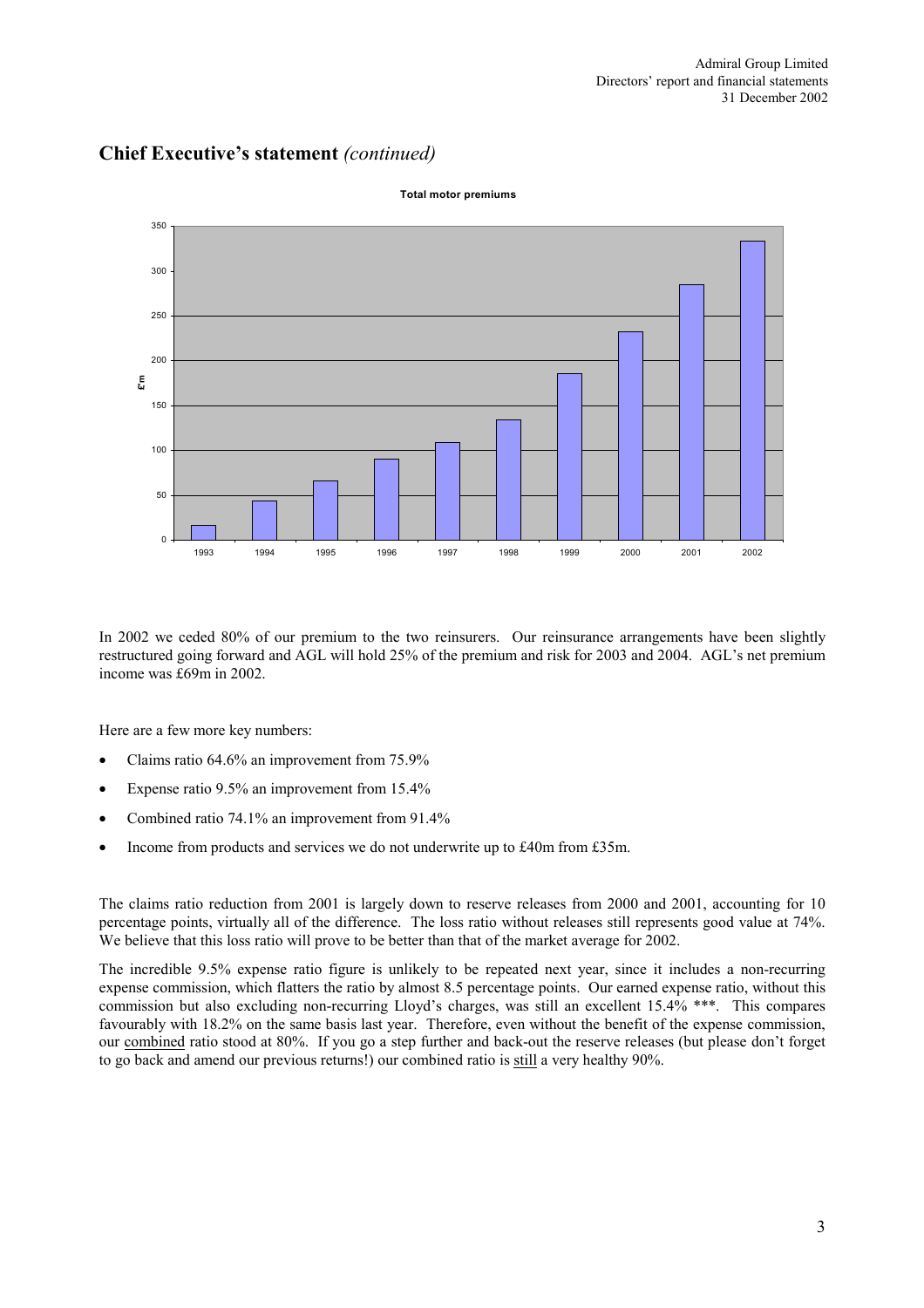

Other income moved forward due to the increased customer count as well as greater penetration of sales of ancillary products offset by some investment in future revenue streams. If you included the profits from Other Income in the combined ratio as a measure of the entire business, then the combined ratio would drop from 74.1% to 55.5%!

### The UK Car Insurance Market Cycle: What Next?

Unfortunately, the cyclical nature of the UK car insurance market means that these lofty levels of profitability are not sustainable. The market is turning as I write this very report. The mathematics are not complicated: claims costs are still rising some 6-7% a year. Premiums aren't!

The market is at a precarious point, with a variety of forces pushing it one way while also pulling it the other. On the one hand you have poor investment returns and the forecast of poor returns going forward putting more pressure on underwriting profits. This helps to keep prices up. But you also have other firms in the market producing good results and many of these firms will try and grow their market share. This pushes prices down.

Marketing spend in the market is at an all-time high, which is a reflection of appetite for business. However, this spend has been 'stuck' on this high for some months now and, if history repeats itself, it will begin to recede sometime in late 2003 or early 2004.

The increased market share of direct response firms over time has, I believe, two effects on the market. First, it makes it more likely that the ad spend in the market will be higher than in the past, because that's the way these firms acquire business. Second, these firms have the ability to react more quickly to changes in market prices. Picture if you will the market like someone in a pitch black tunnel trying to guide himself down the centre by bouncing from one wall to the next. This is the market bouncing from raising prices to lowering prices. The effect of a larger, faster-moving direct response sector is to bring the sides of the tunnel closer together.

Interestingly, the current range of results between firms appears to be quite wide (some firms on one side of the tunnel, some on the other!). Some firms, like Admiral, have combined ratios below 90%, while others are still struggling to break even and have combined ratios above 100%. The speed and depth of the cycle will be determined by how much price-cutting the successful firms initiate and how long the less efficient firms can hold out.

In the past we have predicted that this will be a more shallow market cycle, due to the factors above. At this writing there is no evidence that this will not be the case.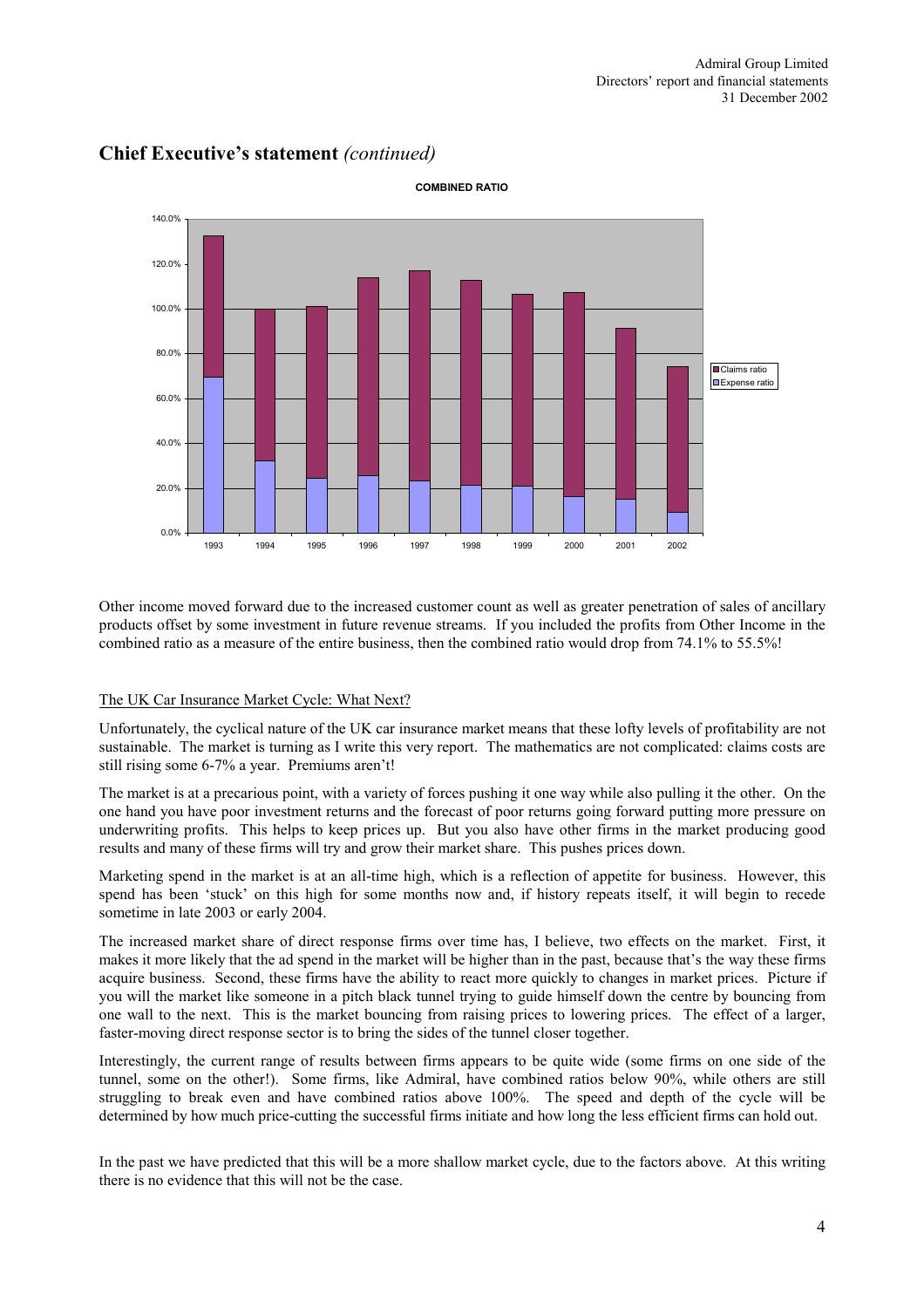In short, this means that the underwriting returns will be less robust over the coming years. However, I believe AGL is well positioned to continue to outperform the market due to our better-than-market loss ratio, low expense ratio and the scale of our additional income.

#### A Brief Explanation of Why Our Results Are So Good!

Some explanation of our excellent numbers lies with our ability to make the internet work. This is also a source of confidence in our future. Our 2002 internet results exceeded our forecasts and, in the absolute, are quite stunning. Of the more than 4m quotes we did last year 59% were done on the internet. 41% of all our sales came from these internet quotes. I believe that there is still a huge amount of growth in internet distribution. Studies show that more than 60% of the market have yet even to research car insurance on the internet. As a leader in the internet delivery of car insurance we are well placed for continued success through this channel in the coming years.



Elephant.co.uk was the biggest beneficiary in the continued growth in internet use. Elephant quote volumes jumped from 1.2m in 2001 to 1.7m in 2002. Elephant's end-of-year customer count reached 122,000. In addition, Elephant had the best claims ratio of all our brands for the 2002 year of account. However, Elephant was not the only internet winner in the group. In particular, Diamond transacted a much greater proportion of its business over the net than a year ago (36%, up from 14% in 2001).

**Internet Quotes**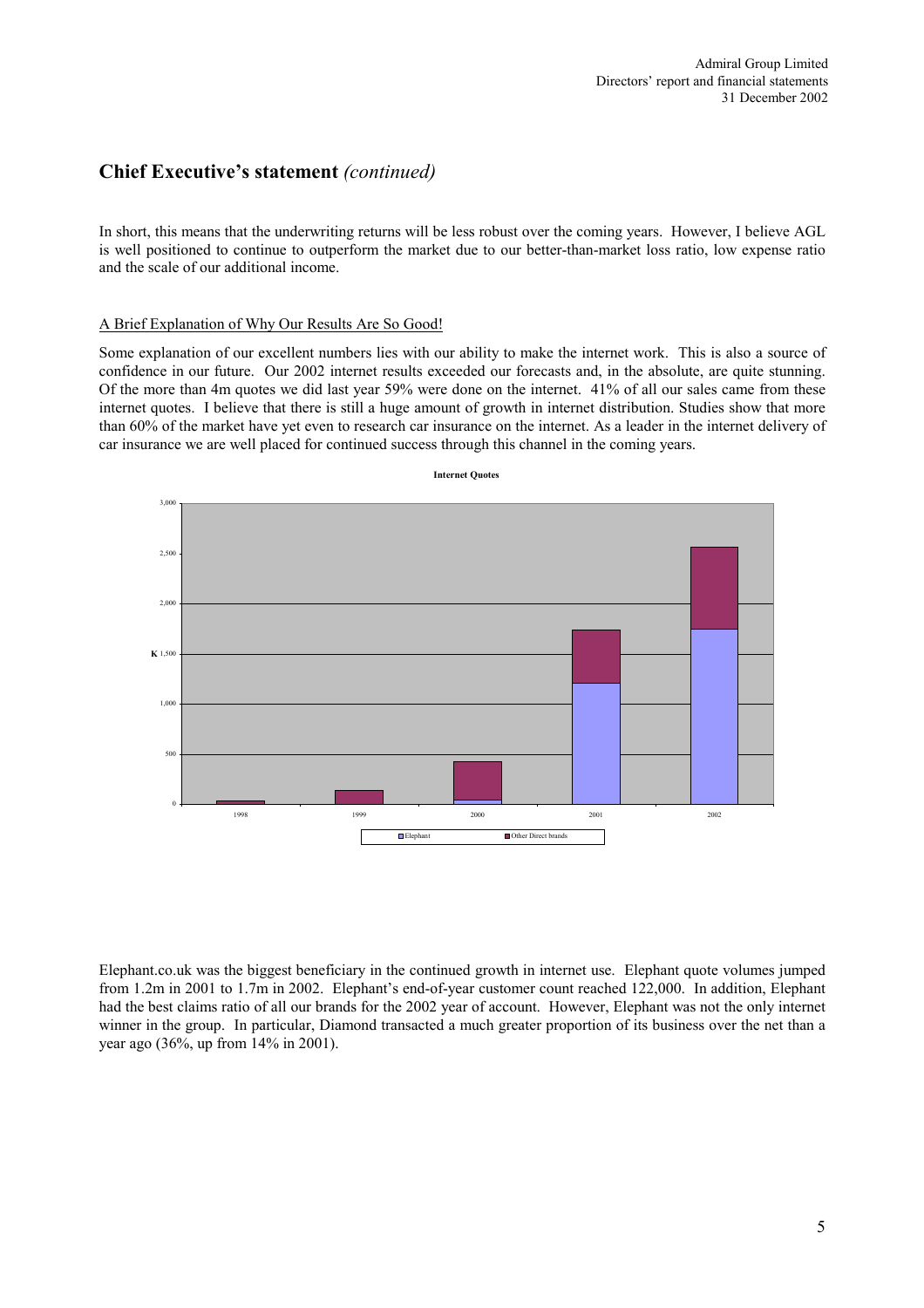

Diamond's real accomplishment came in September, when, after 62 months of trading, it became the top selling brand, finally selling more new policies in a month than Admiral brand. However, two months later, Elephant (after just 26 months in business!) took over the Number 1 spot, which it held through the end of the year.

Bell Direct also made news during the year, by winning the 'Best UK Customer Service Contact Centre Award (up to 100 seats)' at the National Call Centre Awards in London. Although Bell is the smallest of the direct brands, its spirit and enthusiasm for quality and innovation serves to validate our strategy of keeping working groups small.

### Beyond Direct Response Car Insurance:

It was also another good year for Gladiator Commercial. Gladiator sells van insurance, largely to private tradesmen, as an intermediary. Admiral Group does not take any underwriting risk with this business. At the end of 2002 Gladiator's customer count stood at 26,368 and it contributed pre-tax £1,100,000 to the Group's bottom line. Including Gladiator, the Group's customer count surpassed 700,000.

2002 also saw the launch of Confused.com, redeveloped using the Inspop platform. Confused.com has been reborn to be an intelligent, automated car insurance shopper. Simply put, all a customer has to do is put his or her details into Confused.com and Confused then goes out to all the major car insurance websites, populates the appropriate fields, and brings the customer back a list of prices. One-stop shopping! We will watch the development of this innovative website closely during 2003.

#### Financial Management:

On top of outstanding business results there was also a lot of successful financial management activity during the year.

The first achievement was refinancing the debt we acquired with the MBO in 1999. We repaid this debt, some £75m, with some of our cash and new loans from two banks, Lloyds TSB and Bank of Scotland, both of which have been excellent to deal with. We are now comfortably holding less debt than we had before, with a longer period in which to pay it down and a bigger business from which to pay it!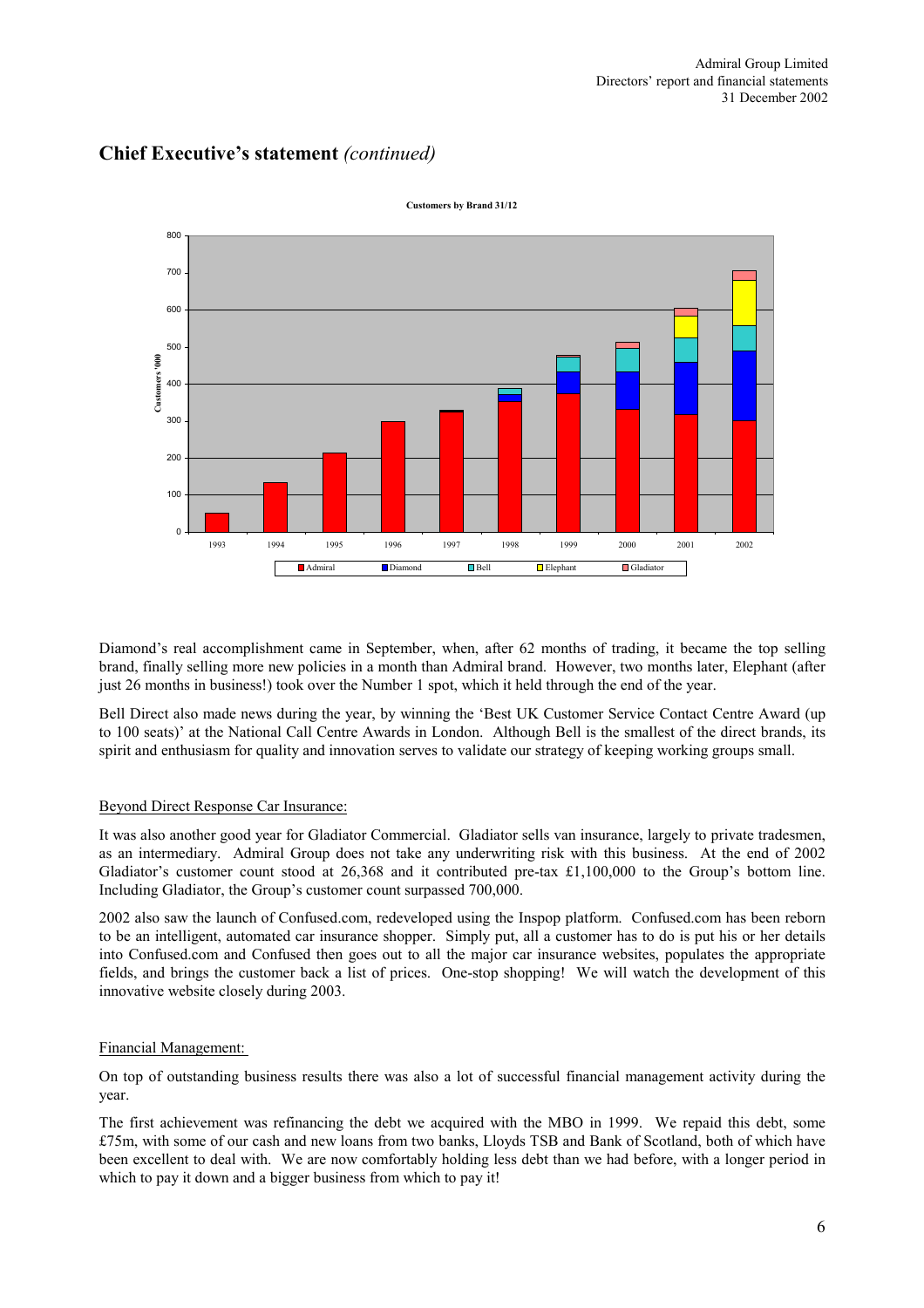### Financial Management *(continued)*:

The second financial transaction of the year was bringing Munich Re in as a shareholder. Munich Re now owns 18.6% of the Group, having bought shares from Barclays Private Equity and Ridgewood (XL Capital) as well as subscribing for a slice of new shares. It was a complicated transaction and we were all pleased to complete on December 24! Jingle Bells will never sound the same! We are very pleased to have Munich Re as an equity partner and will do everything in our power to ensure that they look back on this investment as one of the best they've ever made.

Barclays Private Equity is still the Group's largest shareholder, with 42.2% of the equity while management and staff own 32.3% in the revised structure. The balance, 6.9%, is held by Ridgewood (XL Capital).

#### Regulation:

Lastly we come to our changes going forward with regards to regulation. Our first 10 years saw us underwriting at Lloyd's of London. However, the Lloyd's concept of mutuality manifests itself through central fund charges on all Lloyd's members. As a motor insurer we are very unlikely to ever need to draw on the central fund, which makes the concept of mutuality work against us. The charges have grown over time to the point which makes staying in Lloyd's uneconomical. We decided early in the year that a structured exit from Lloyd's was in Admiral's best interest. Late in the year we received permission to begin trading from an insurance company we set up in Gibraltar (Admiral Insurance Gibraltar Ltd., AIGL). So, from January 1, 2003 we are no longer trading forward in Lloyd's, simply running off the back years.

#### Thank you and you and you and you and ...

All in all it was a most satisfying year. I'd like to thank all the staff who worked so well during the year, but I'd like to pay a particular compliment for a job well done to the 14 senior managers who, in short, run the Company. These senior managers have worked for Admiral for a combined 125 years, an average of almost 9 years per person (not bad for a company that's only 10 years old!). From the outside looking in I suspect it appears that they run the Company in an effortless fashion. But I know better! I know that every day there are new challenges in running a business. These managers tackle the challenges head on. Only businesses with the right people running them are able to succeed year in, year out. Many thanks.

Henry Engelhardt Chief Executive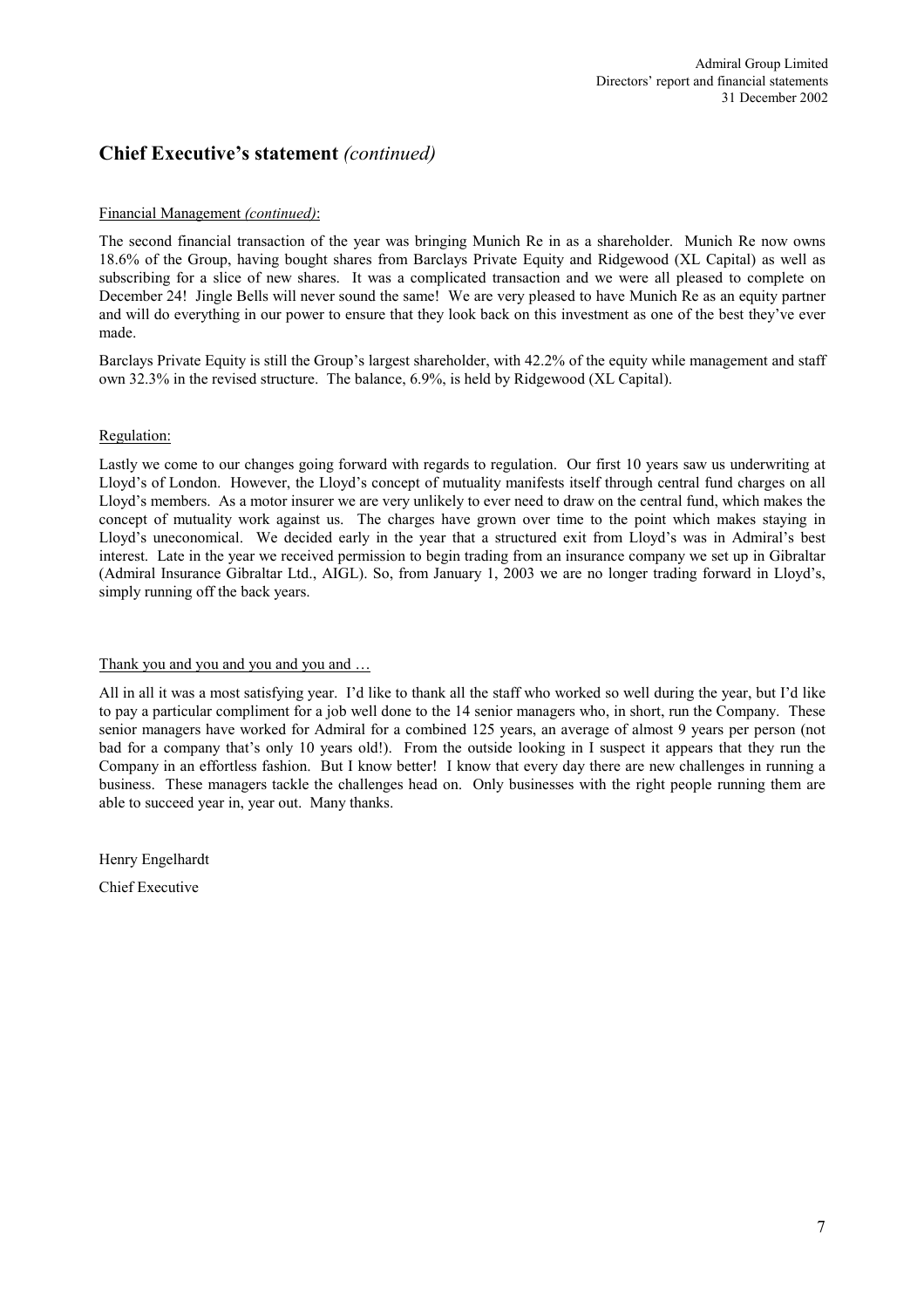# Asterisks:

\* Turnover

| Gross written premium<br>Other income<br>Technical account investment income               | 2002<br>£'000<br>333,000<br>40,123<br>5,338<br>378,461 | 2001<br>£'000<br>284,415<br>35,432<br>3,147<br>322,994 | Page 15 & note 3<br>Page 16 & note 7<br>Page 15                      |
|--------------------------------------------------------------------------------------------|--------------------------------------------------------|--------------------------------------------------------|----------------------------------------------------------------------|
| ** Profit                                                                                  |                                                        |                                                        |                                                                      |
|                                                                                            | 2002<br>£'000                                          | 2001<br>£'000                                          |                                                                      |
| Operating profit<br>Add interest receivable<br>Add back amortisation                       | 46,574<br>1,229<br>4,285<br>3,103                      | 31,266<br>1,065<br>4,358<br>1,500                      | Page 16<br>Page 16 & note 7<br>Page 16 & note 9<br>Page 16 & note 25 |
|                                                                                            | 55,191                                                 | 38,189                                                 |                                                                      |
| *** Adjusted expense ratio                                                                 |                                                        |                                                        |                                                                      |
|                                                                                            | 2002<br>£'000                                          | 2001<br>$\pounds$ '000                                 |                                                                      |
| Earned premium                                                                             | 81,336                                                 | 84,135                                                 | Page 15                                                              |
| Net technical expenses<br>Add non-recurring commission<br>Less non recurring Lloyd's costs | 7,729<br>6,915<br>(2,117)                              | 12,927<br>4,777<br>(2,372)                             | Page 15 & note 5<br>Page 15 & note 5<br>Page 15 & note 5             |
|                                                                                            | 12,527                                                 | 15,332                                                 |                                                                      |
| Adjusted expense ratio                                                                     | 15.4%                                                  | 18.2%                                                  |                                                                      |
|                                                                                            |                                                        |                                                        |                                                                      |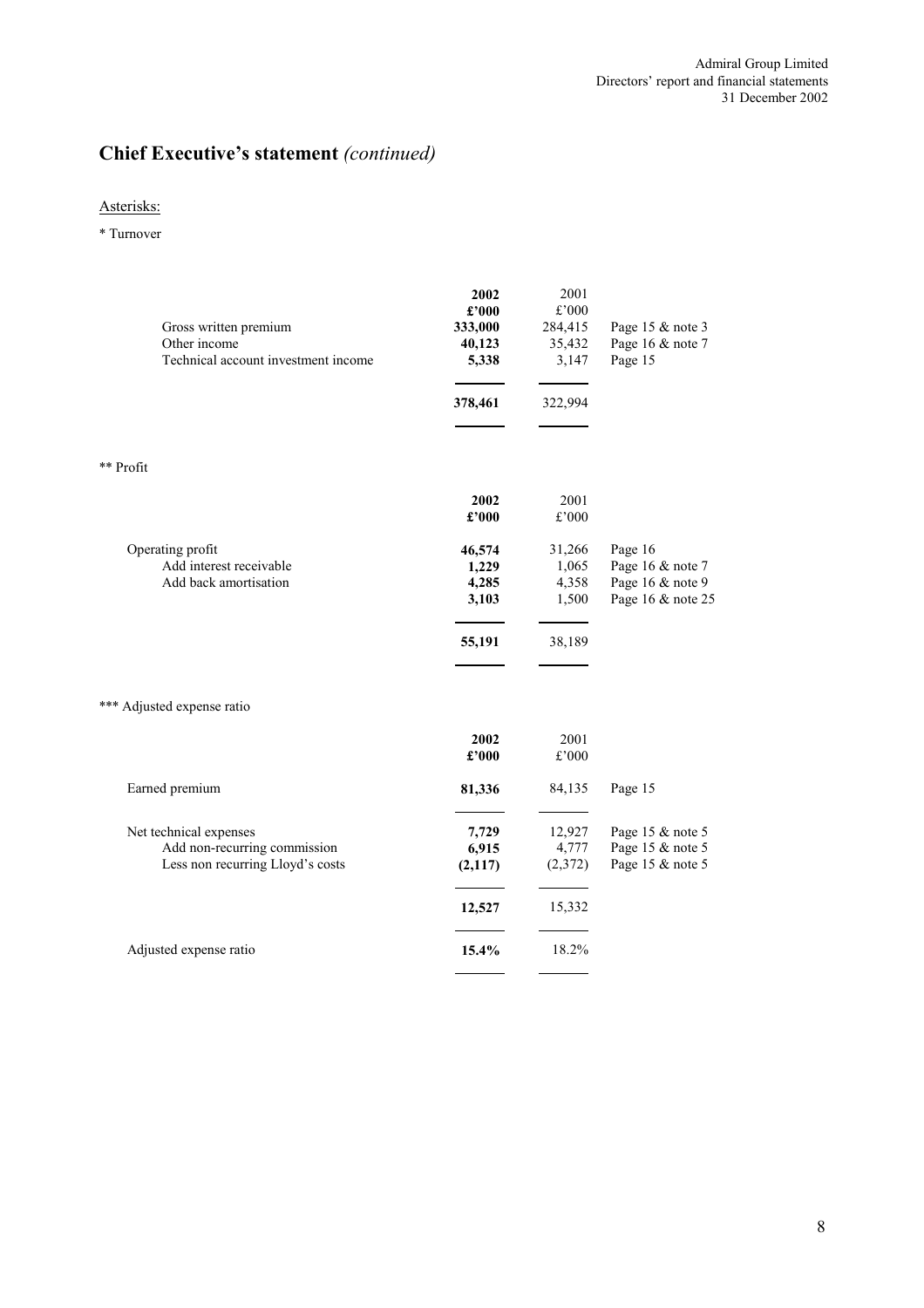# **Directors' report**

The directors present their annual report and the audited financial statements for the year ended 31 December 2002.

### **Principal activity, business review and future developments**

The Group's principal activity continues to be the selling and administration of private motor insurance and related products.

Prior to the 2000 year, the Group placed all its underwriting business with Syndicates at Lloyd's managed by the XL Group. It continues to run off claims for the Syndicates under a run off agreement entered into at the time of the management buyout during 1999. For the 2000, 2001 and 2002 years, the Group placed its net share of the underwriting business with its own Lloyd's Syndicate – number 2004, the remainder being placed with major European reinsurers. Syndicate 2004 is supported by a Lloyd's Corporate Capital Vehicle, Admiral Syndicate Limited, which is a wholly owned subsidiary of Admiral Group Limited.

Lloyd's has been an expensive place to underwrite personal lines business, and, in common with a number of other Lloyd's vehicles, the Group has sought to set up underwriting vehicles outside of Lloyd's.

In November 2002, the Group was granted a license by the Financial Services Commission in Gibraltar for a new insurance company to be registered in Gibraltar, Admiral Insurance (Gibraltar) Limited ("AIGL"). This company will underwrite the Group net retained share of the direct motor insurance business from 1 January 2003. Syndicate 2004 will go into run off from 31 December 2002, ceasing to accept new business. Again, the Group will continue to run off the claims for Syndicate 2004.

Furthermore, during the year, the Group also completed the refinancing of a substantial amount of indebtedness that existed at the prior year-end. This refinancing involved repayment of all outstanding loan note balances (along with the additional consideration which was due in 2003), with a new commercial loan facility, repayable over the next six years. Further details of this refinancing are set out in note 18.

More detailed analysis of the group's activities, along with a review of the performance of the business are provided in the Chief Executive's statement on pages 2 to 8**.**

#### **Group results and dividends**

The profit for the year, after tax, amounted to £30.9m *(2001: £18.3m)*. No dividend is proposed *(2001: £nil)*.

#### **Directors' interests**

The present directors of the Company are shown on page 1.

The following directors were beneficially interested in the ordinary shares of the Company:

|              | <b>Class of share</b> | 31 December<br>2002 | 31 December<br>2001 |
|--------------|-----------------------|---------------------|---------------------|
|              |                       | <b>Number</b>       | <b>Number</b>       |
| H Engelhardt | B                     | 33,201              | 33,201              |
| H Engelhardt | C                     | 2,930               | 2,930               |
| D Stevens    | B                     | 16,600              | 16,600              |
| D Stevens    | C                     | 2,600               | 2,600               |
| A Probert    | B                     | 4,150               | 4,150               |
| A Probert    | C                     | 850                 | 850                 |
| O Clarke     | A                     | 723                 | 723                 |
| A Lyons      | C                     | 872                 |                     |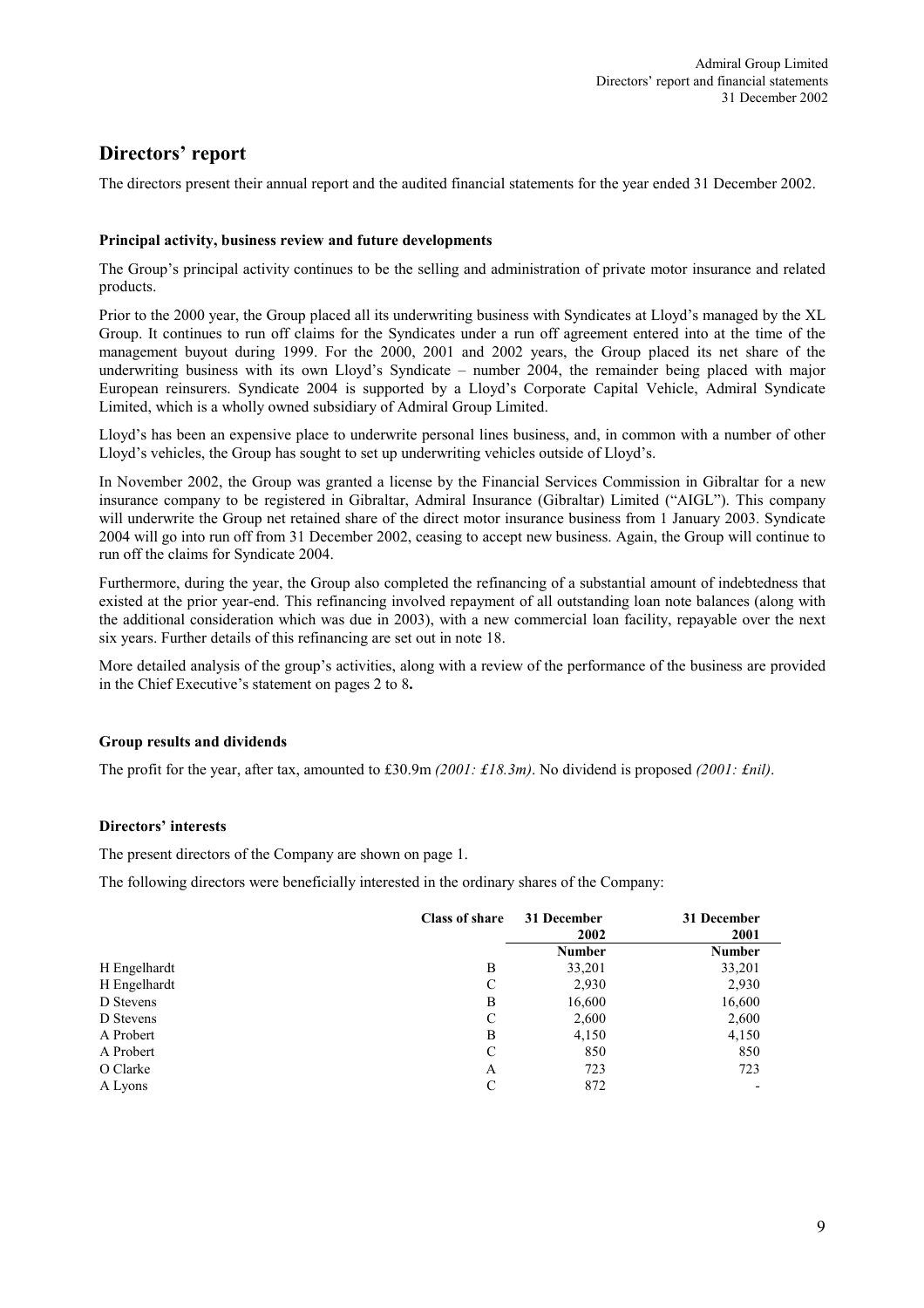# **Directors' report** *(continued)*

#### **Directors' interests** *(continued)*

The 33,201 B Ordinary Shares relating to H Engelhardt are held in a Trust established in the name of Diane Marguerite Noel Briere De L'Isle-Engelhardt, his spouse.

#### **Charitable and political donations**

During the year the Group donated £50,737 (2001: £17,050) to various local and national charities. The Group has never made political donations.

#### **Employee policies**

In considering applications for employment from disabled people, the Group seeks to ensure that fair consideration is given to the abilities and aptitudes of the applicant, while having regard to the requirements of the job for which he or she has applied. Employees who become unable to carry out the job for which they are employed are given individual consideration, and depending on the nature, severity and duration of the disability, may be considered for alternative work and the Group continues to train and encourage the career development of disabled persons in its employment.

The Group provides employees with regular information on its performance, other information that concerns them, and provides a forum for employee representatives to give their views. As described in note 25, the Group operates an Employee Share Trust for the benefit of employees The charge to the 2002 profit and loss account in respect of this was £3,103,000 (2001: £1,500,000). Further, the Group has also established a non-contractual profit share scheme for staff, in which bonus payments are made according to Group profitability and numerous quality measures. The current year charge for the scheme is £555,000 (2001: £210,000)

Every member of staff is invited to attend an annual staff general meeting to achieve a common awareness throughout the Company of the financial and economic factors that affect the performance of the group.

#### **Auditors**

The auditors, KPMG Audit Plc, have indicated their willingness to continue in office and resolutions to reappoint them and to authorise the directors to fix their remuneration will be proposed at the annual general meeting.

By order of the board,

**Stuart Clarke**

**S Clarke** *Company Secretary*

Capital Tower Greyfriars Road Cardiff CF10 3AZ

**4 April 2003**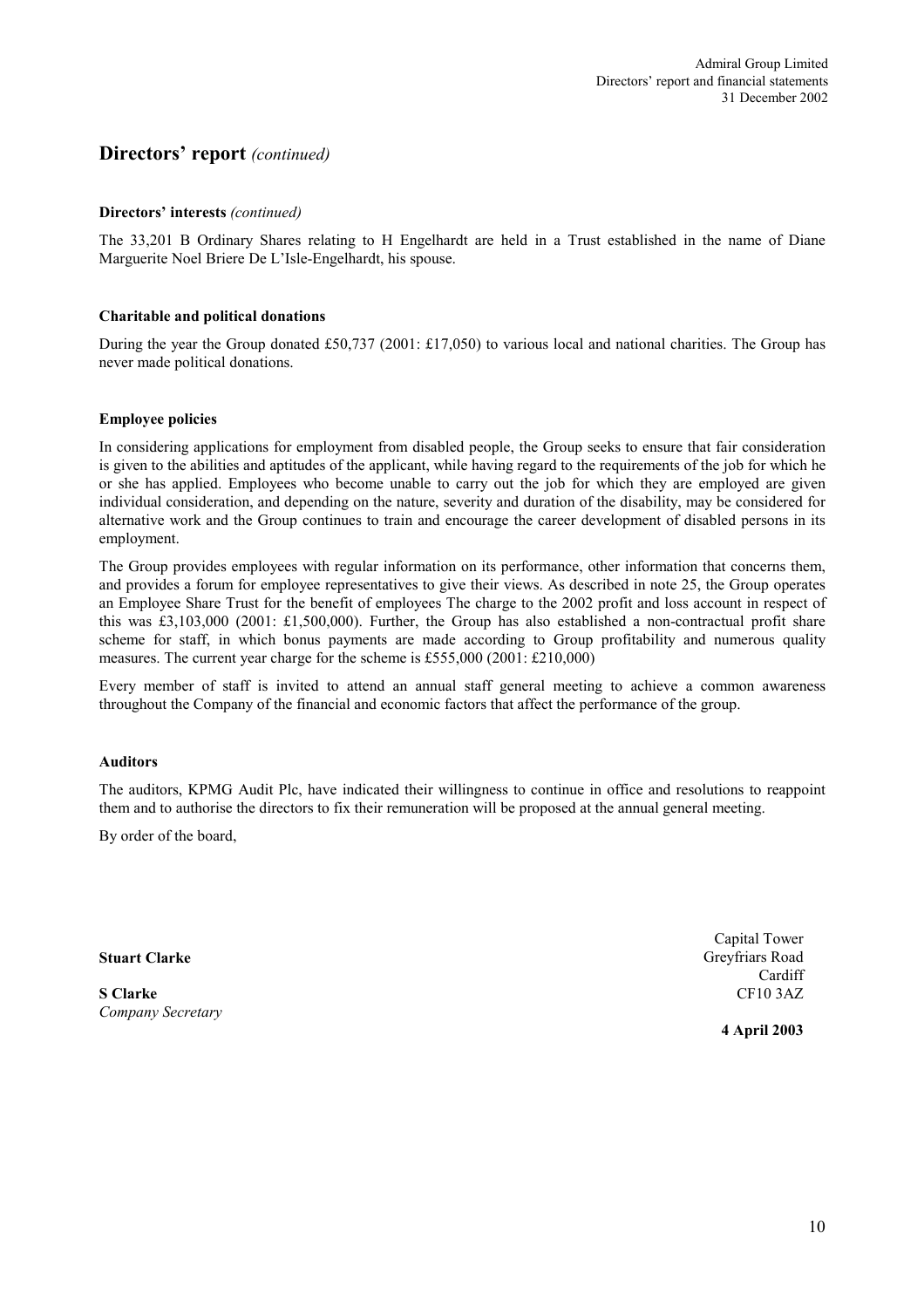# **Corporate Governance Report**

The following report summarises the key elements of the Group's corporate governance practices. As the Group is not listed, it does not have to disclose compliance with formal rules on corporate governance (as set out in the Combined Code), however, the directors consider it useful to set out how the Group manages risk, and how the management of the Group's operations is carried on.

#### **The Board of Directors**

The Board of directors of Admiral Group Limited ("AGL") is structured to ensure an appropriate balance of executive and non-executive directors, and to represent all groups of shareholders. Currently it comprises a nonexecutive Chairman, non-executive representatives of the corporate shareholders, one further non-executive director and three executive directors. The names of all directors appear on page 1 of this report.

The Group has separated the roles of Chairman and Chief Executive, and each has separate, clearly defined responsibilities. The three executive directors have substantial experience in the Group's operations, and all have been with the Group since it commenced trading in January 1993.

In addition, two of the Group's subsidiary companies – Admiral Syndicate Management Limited and Admiral Insurance (Gibraltar) Limited have separate non-executive directors on their boards, over and above those referred to above.

The Board has overall responsibility for controlling the Group, making decisions relating to the Group's strategic direction, and measuring progress towards these. It is ultimately responsible to shareholders for financial and operational performance.

The Board meets at least six times a year and more if specific circumstances require it. It is provided with comprehensive reports before each meeting, covering both financial and operational aspects of the Group's activities.

### **Operational Committees**

In order to ensure it has effective control over the Group's activities, the Group has established a number of committees, each with responsibility for a certain aspect of Group's operations. A summary of the activities and responsibilities of the key committees is set out below.

The key committees are as follows:

| Committee                 | <b>Responsibility</b>                                                                                                                                                                                                                                                                                                                                                                                                                                                      |
|---------------------------|----------------------------------------------------------------------------------------------------------------------------------------------------------------------------------------------------------------------------------------------------------------------------------------------------------------------------------------------------------------------------------------------------------------------------------------------------------------------------|
| Audit Committee           | To monitor the adequacy of the control environment within the Group, including<br>approving the work programme for Internal Audit. Also, to approve the Group<br>financial statements and review any reports on internal controls from the auditors.<br>Finally, to ensure compliance with all aspects of regulation to which the Group is<br>subject. The Committee is chaired by a non-executive director. The Group's<br>auditors attend at least one meeting annually. |
| Remuneration<br>Committee | To consider and approve the remuneration of directors and the Company's structure<br>of bonuses and share scheme incentivisation. The Remuneration Committee's<br>membership consists of two non-executive directors and the Chief Executive.                                                                                                                                                                                                                              |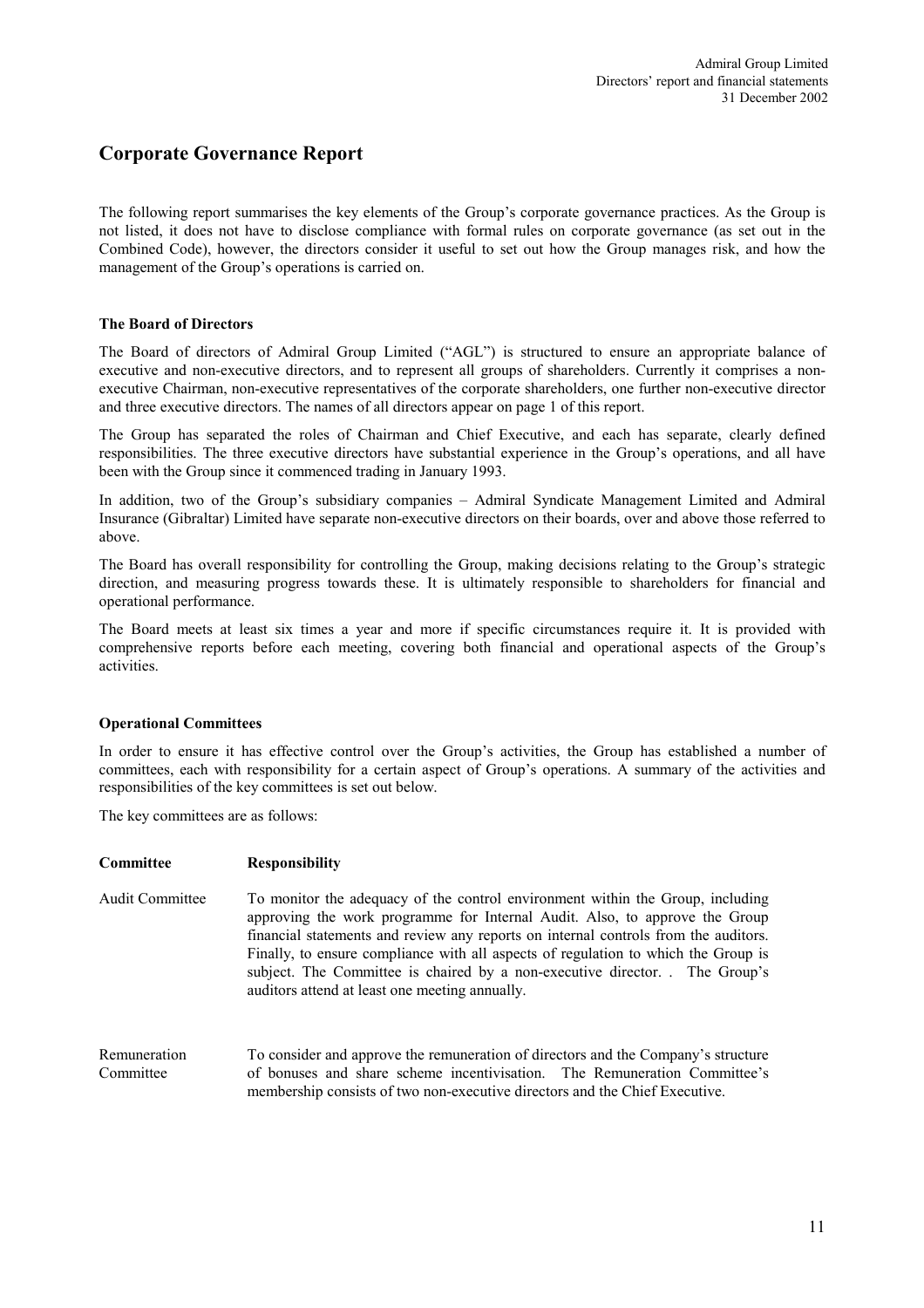# **Corporate Governance Report** *(continued)*

#### **Additional Committees**

In addition to the high level committees above, there are a number of additional committees that are responsible for ensuring the efficient day to day operation of the Group and the implementation of the board's strategies and objectives. These include a Reinsurance Committee and Investment Committee. The Senior Managers of the Group meet monthly, as do the individual departmental managers. The individual brand managers also meet monthly with the Chief Executive to discuss business performance and issues.

#### **Internal Control, Risk Management & Internal Audit**

The ultimate responsibility for the Group's system of internal control and risk management lies with the board of directors. Whilst they have not delegated the responsibility for these matters, they have delegated the main supervision of them to the Audit Committee as detailed above.

The Audit Committee is responsible for agreeing in advance the work that Internal Audit carries out. Internal Audit plays a key role in identifying control weaknesses, and considering the level of all types of business risk to which the Group is exposed. The Audit Committee is also responsible for the establishment of systems and controls to prevent and detect fraud.

The Audit Committee recommends the approval of the Group financial statements to the main board of directors. Appropriate financial and accounting qualifications exist among the membership, and there is significant experience of the Group's accounting policies and practices to ensure appropriate discussion can take place and decisions made.

As a provider of financial services, the Group is subject to regulation from a number of different bodies – most notably the Financial Services Authority, and is consequently exposed to a level of regulatory risk. In order to mitigate this, the Group Compliance Officer takes responsibility for ensuring compliance with all appropriate regulation. A Risk Register produced by the Group identifies key regulatory risks. The Compliance Officer provides advice to senior management and to the relevant Committees and Boards of directors. The Compliance Officer has direct access to the boards of directors of all regulated entities in the Group.

### **FSC and Other Regulation**

Admiral Syndicate Management Limited has had to comply with the FSA Lloyd's Specialist Sourcebook for some time, and this has meant that the Group has implemented a robust system of controls, systems and procedures across all aspects of its business.

Admiral Insurance (Gibraltar) Limited is regulated by the Financial Services Commission of Gibraltar. These FSC rules must comply with the appropriate EU insurance legislation.

The two main non underwriting trading subsidiaries of Admiral Group Limited are also members of the General Insurance Standards Council ("GISC"), and are both required to comply with the rules and guidance published by the regulator.

As referred to in the section on internal control above, it is the responsibility of the Compliance Officer to ensure that the Group is in full compliance with all guidance and regulation to which it is subject.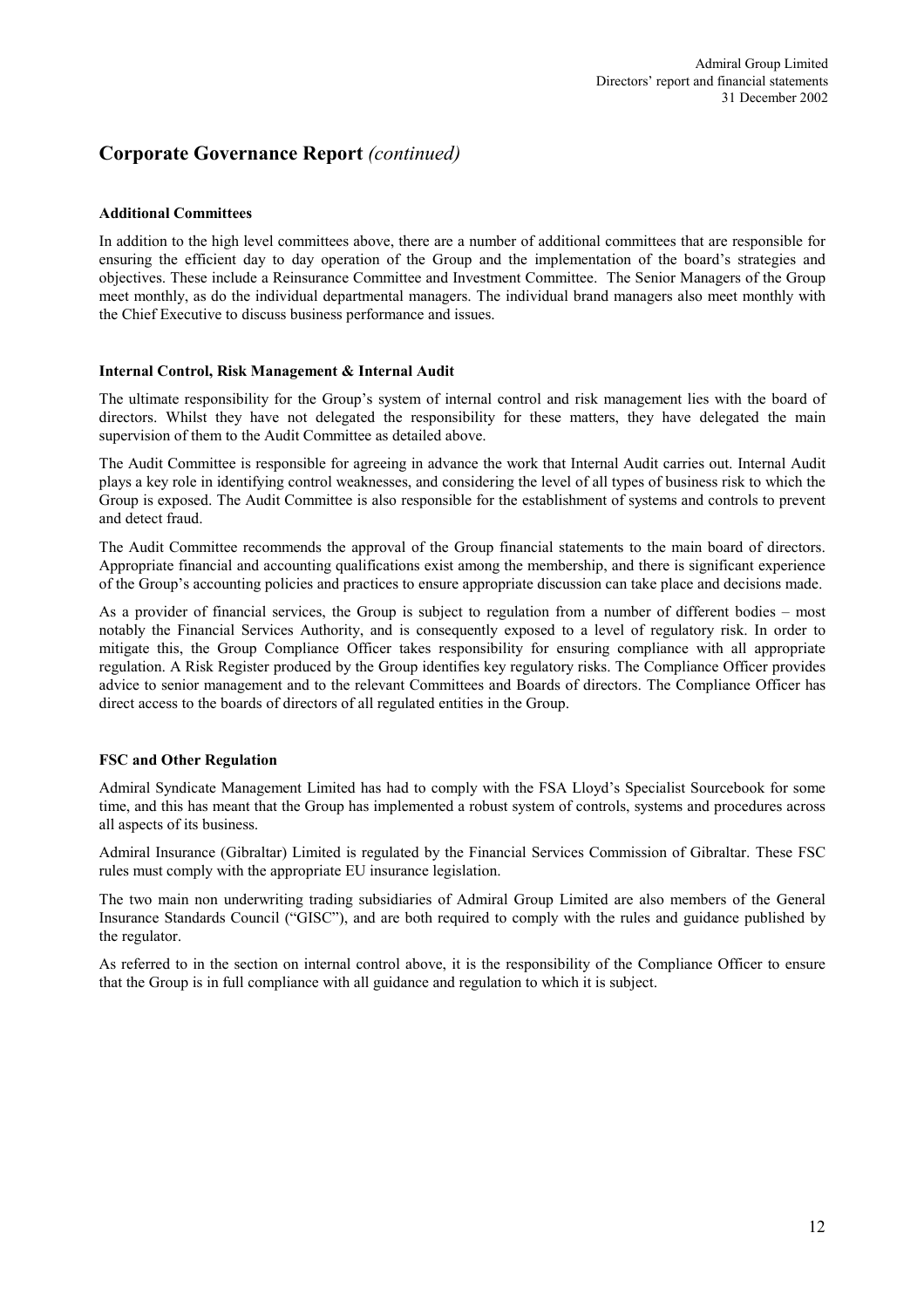# **Statement of directors' responsibilities**

Company law requires the directors to prepare financial statements for each financial year which give a true and fair view of the state of affairs of the company and of the profit or loss for that period. In preparing those financial statements, the directors are required to:

- $\blacksquare$  select suitable accounting policies and then apply them consistently;
- make judgements and estimates that are reasonable and prudent;
- state whether applicable accounting standards have been applied, subject to any material departure disclosed and explained in the accounts and;
- **P** prepare the financial statements on the going concern basis unless it is inappropriate to presume that the company will continue in business.

The directors are responsible for keeping proper accounting records which disclose with reasonable accuracy at any time the financial position of the company and to enable them to ensure that the financial statements comply with the Companies Act 1985. They have general responsibility for taking such steps as are reasonably open to them to safeguard the assets of the company and to prevent and detect fraud and other irregularities.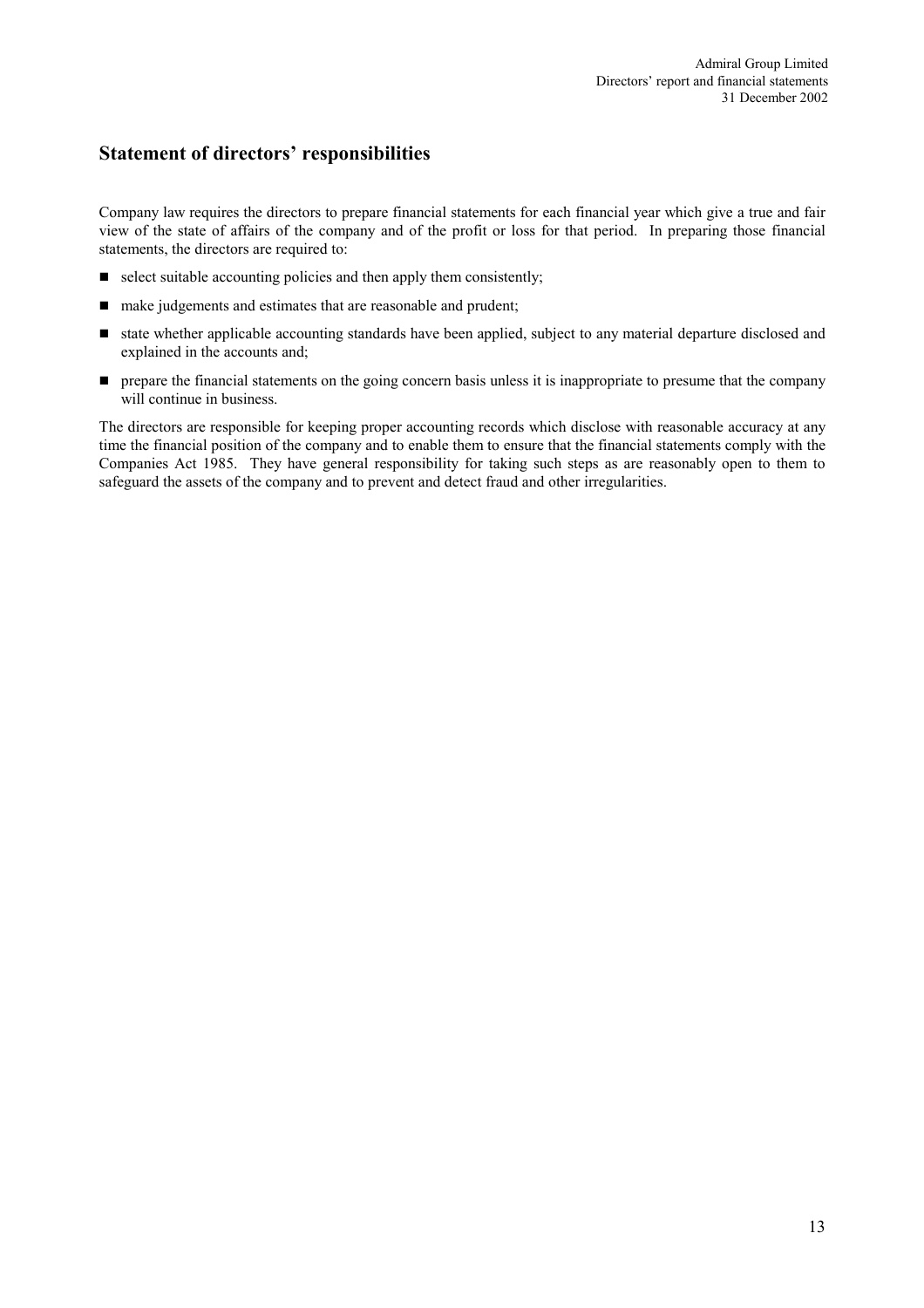# kpmg

# KPMG Audit Plc

Marlborough House Fitzalan Court Fitzalan Road Cardiff CF24 0TE United Kingdom

# **Independent auditors' report to the members of Admiral Group Limited**

We have audited the financial statements on pages 15 to 37.

This report is made solely to the company's members, as a body, in accordance with section 235 of the Companies Act 1985. Our audit work has been undertaken so that we might state to the company's members those matters we are required to state to them in an auditor's report and for no other purpose. To the fullest extent permitted by law, we do not accept or assume responsibility to anyone other than the company and the company's members as a body, for our audit work, for this report, or for the opinions we have formed.

#### **Respective responsibilities of directors and auditors**

The directors are responsible for preparing the directors' report and, as described on page 13, the financial statements in accordance with applicable United Kingdom law and accounting standards. Our responsibilities, as independent auditors, are established in the United Kingdom by statute, the Auditing Practices Board and by our profession's ethical guidance.

We report to you our opinion as to whether the financial statements give a true and fair view and are properly prepared in accordance with the Companies Act 1985. We also report to you if, in our opinion, the directors' report is not consistent with the financial statements, if the company has not kept proper accounting records, if we have not received all the information and explanations we require for our audit, or if information specified by law regarding directors' remuneration and transactions with the company is not disclosed.

We read the other information accompanying the financial statements and consider whether it is consistent with those statements. We consider the implications for our report if we become aware of any apparent misstatements or material inconsistencies with the financial statements.

#### **Basis of audit opinion**

We conducted our audit in accordance with Auditing Standards issued by the Auditing Practices Board. An audit includes examination, on a test basis, of evidence relevant to the amounts and disclosures in the financial statements. It also includes an assessment of the significant estimates and judgements made by the directors in the preparation of the financial statements, and of whether the accounting policies are appropriate to the company's circumstances, consistently applied and adequately disclosed.

We planned and performed our audit so as to obtain all the information and explanations which we considered necessary in order to provide us with sufficient evidence to give reasonable assurance that the financial statements are free from material misstatement, whether caused by fraud or other irregularity or error. In forming our opinion we also evaluated the overall adequacy of the presentation of information in the financial statements.

### **Opinion**

In our opinion the financial statements give a true and fair view of the state of affairs of the company and the group as at 31 December 2002 and of the profit of the group for the year then ended and have been properly prepared in accordance with the Companies Act 1985.

**KPMG Audit Plc 14 April 2003** *Chartered Accountants Registered Auditor*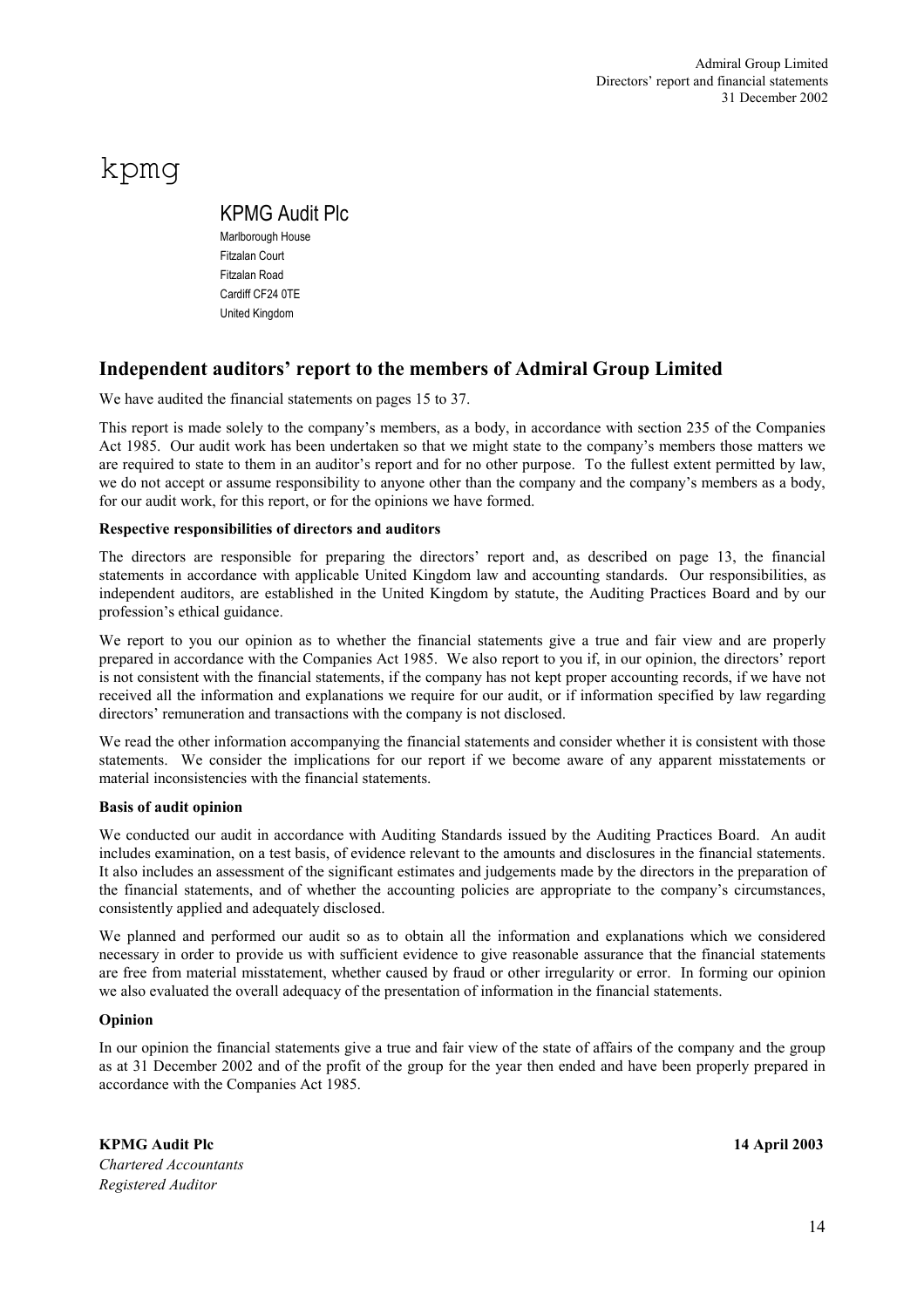# **Consolidated profit and loss account: technical account – general business**

*for the year ended 31 December 2002* 

|                                                                                       | Note           | 2002                |           | 2001                 |           |
|---------------------------------------------------------------------------------------|----------------|---------------------|-----------|----------------------|-----------|
|                                                                                       |                | £000                | £000      | £000                 | £000      |
| <b>Total premiums written</b>                                                         | 3              |                     | 333,000   |                      | 284,415   |
| Gross premiums written<br>Outward reinsurance premiums                                | $\mathfrak{Z}$ | 69,089<br>(3,662)   |           | 198,950<br>(102,067) |           |
|                                                                                       |                |                     | 65,427    |                      | 96,883    |
| Change in the gross provision for unearned<br>premiums                                |                | 62,464              |           | (25, 497)            |           |
| Change in the provision for unearned premiums,<br>reinsurers' share                   |                | (46, 555)           |           | 12,749               |           |
|                                                                                       |                |                     | 15,909    |                      | (12, 748) |
| Earned premiums, net of reinsurance                                                   |                |                     | 81,336    |                      | 84,135    |
| Allocated investment return transferred from the<br>non-technical account             |                |                     | 5,338     |                      | 3,147     |
| Interest receivable                                                                   | $\overline{7}$ |                     | 807       |                      | 908       |
| <b>Total technical income</b><br>Claims incurred, net of reinsurance:<br>Claims paid: |                |                     | 87,481    |                      | 88,190    |
| Gross amount<br>Reinsurers' share                                                     |                | (68, 083)<br>31,059 |           | (60, 724)<br>28,198  |           |
|                                                                                       |                | (37, 024)           |           | (32, 526)            |           |
| Change in the provision for claims:<br>Gross amount<br>Reinsurers' share              |                | (9,092)<br>(6, 450) |           | (66, 491)<br>35,084  |           |
| Claims incurred, net of reinsurance                                                   |                | (15, 542)           | (52, 566) | (31, 407)            | (63, 933) |
| Balance in general business technical account<br>before net operating expenses        |                |                     | 34,915    |                      | 24,257    |
| Net operating expenses                                                                | $\overline{A}$ |                     | (7, 729)  |                      | (12, 927) |
| Balance on the general business technical account                                     |                |                     | 27,186    |                      | 11,330    |
|                                                                                       |                |                     |           |                      |           |

⋍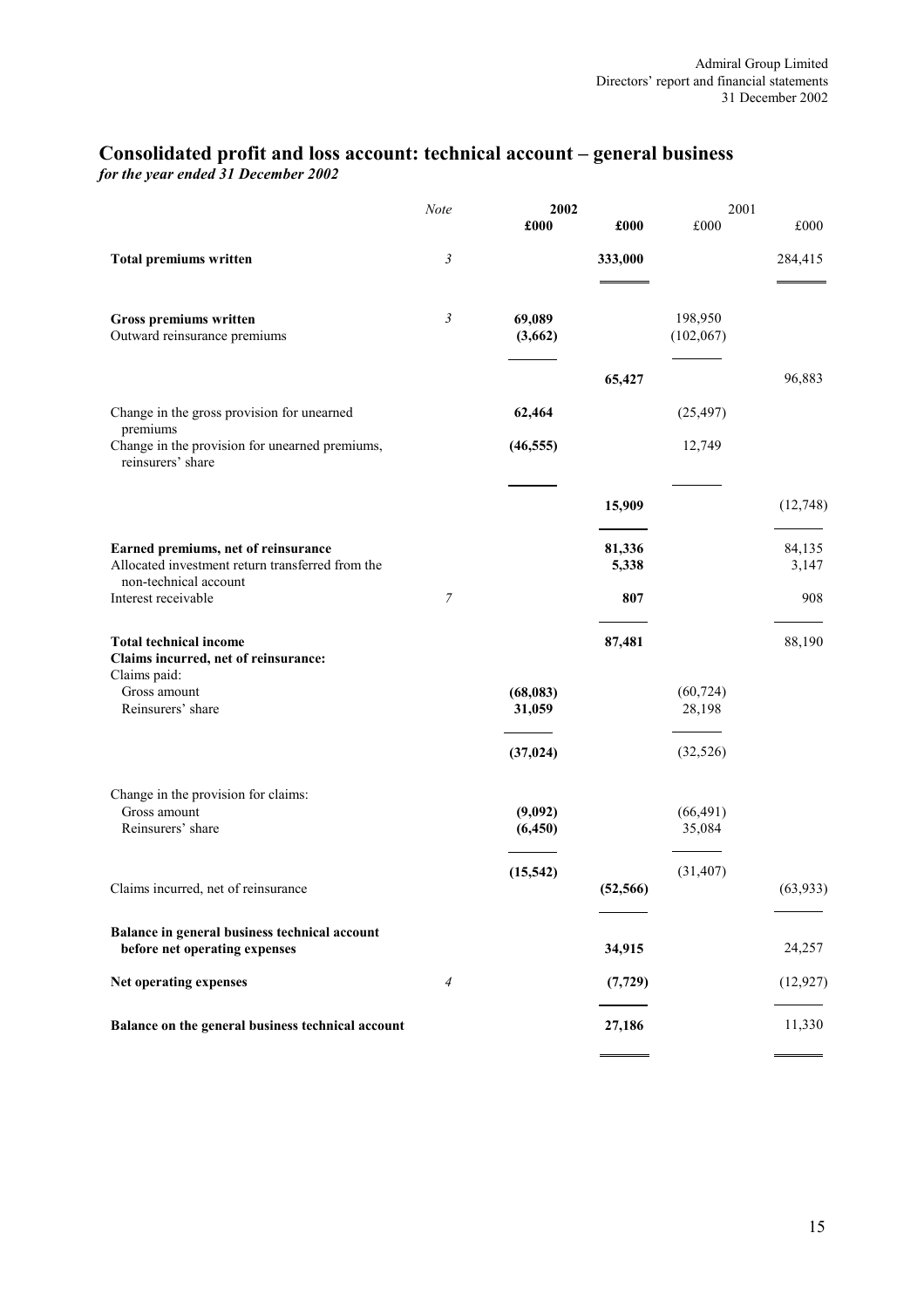# **Consolidated profit and loss account: non-technical account**

*for the year ended 31 December 2002* 

|                                                                     | <b>Note</b>    | 2002      |           | 2001      |         |
|---------------------------------------------------------------------|----------------|-----------|-----------|-----------|---------|
|                                                                     |                | £000      | £000      | £000      | £000    |
| Balance on the general business technical account                   |                |           | 27,186    |           | 11,330  |
| Investment income                                                   |                | 6,515     |           | 4,334     |         |
| Net unrealised losses on investments                                |                | (1,042)   |           | (1,076)   |         |
| Investment expenses and charges                                     |                | (135)     |           | (112)     |         |
| Other income                                                        | $\overline{7}$ | 40,123    |           | 35,432    |         |
| Other charges:                                                      |                |           |           |           |         |
| Amortisation of goodwill                                            |                | (4,285)   |           | (4,358)   |         |
| <b>Employee Share Trust</b>                                         | 25             | (3,103)   |           | (1,500)   |         |
| Staff profit share expense                                          | 6              | (555)     |           | (210)     |         |
| Other                                                               |                | (12,792)  |           | (9, 427)  |         |
|                                                                     |                | (20, 735) |           | (15, 495) |         |
| Allocated investment return transferred to the technical<br>account |                | (5, 338)  |           | (3, 147)  |         |
|                                                                     |                |           |           |           |         |
|                                                                     |                |           | 19,388    |           | 19,936  |
| <b>Operating profit</b>                                             |                |           | 46,574    |           | 31,266  |
| Interest receivable                                                 | 7              |           | 1,229     |           | 1,065   |
| Interest payable                                                    | $\overline{7}$ |           | (4, 852)  |           | (4,896) |
| Profit on ordinary activities before tax                            | 5              |           | 42,951    |           | 27,435  |
| Tax on profit on ordinary activities                                | 8              |           | (12, 014) |           | (9,099) |
| Profit for the financial year after tax<br>Dividends proposed       |                |           | 30,937    |           | 18,336  |
| Retained profit for the financial year transferred to<br>reserves   | 21             |           | 30,937    |           | 18,336  |
|                                                                     |                |           |           |           |         |

There were no material acquisitions in the financial year, and no operations were discontinued. All income and expenditure therefore relates to continuing operations.

There are no recognised gains and losses in either year other than those reported above in the profit and loss account.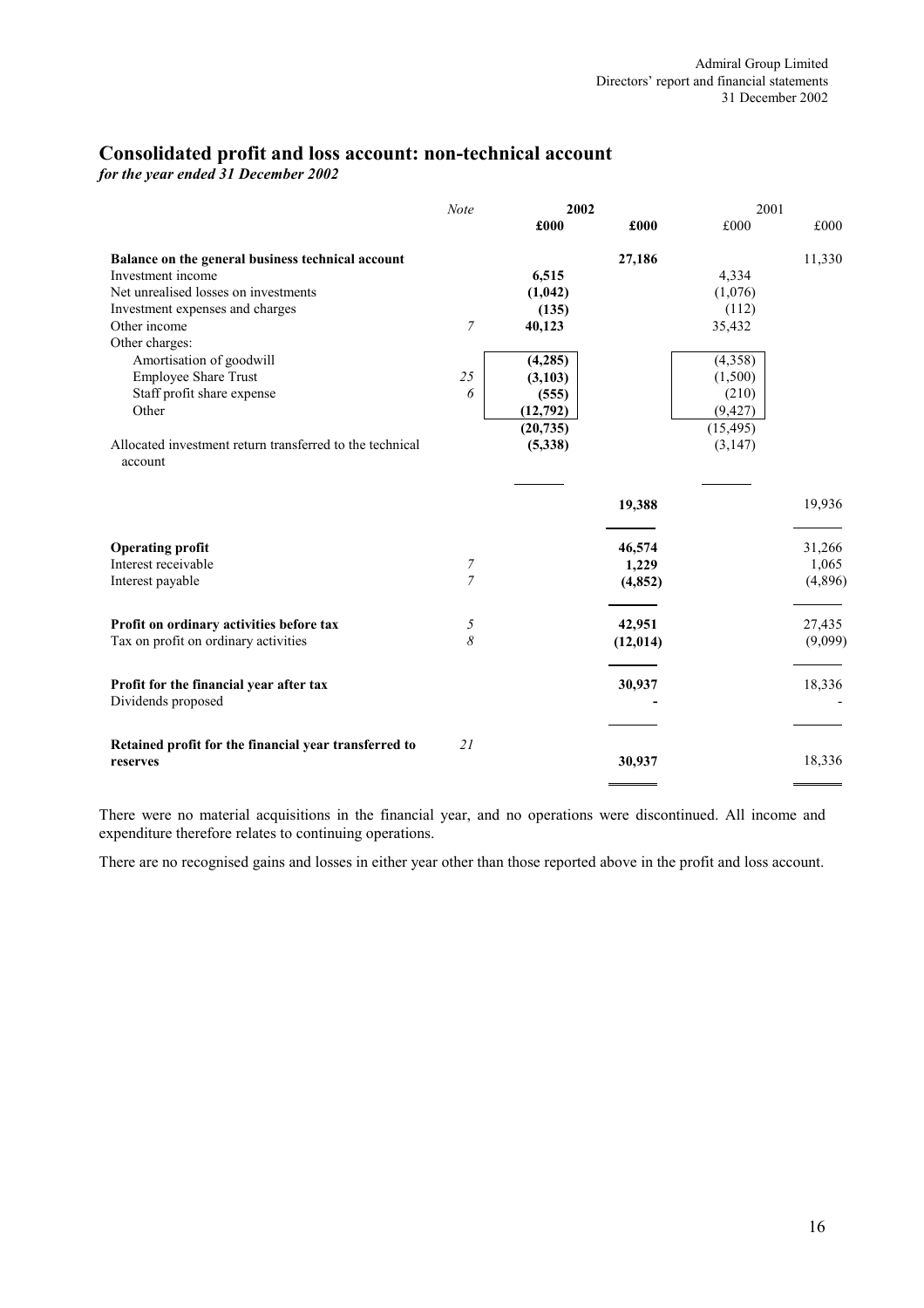# **Consolidated balance sheet**

*at 31 December 2002* 

|                                                                                                                                        | Note         | 2002            |         | 2001                     |         |
|----------------------------------------------------------------------------------------------------------------------------------------|--------------|-----------------|---------|--------------------------|---------|
| <b>Assets</b>                                                                                                                          |              | £000            | £000    | £000                     | £000    |
| <b>Intangible fixed assets</b>                                                                                                         | 9            |                 | 66,260  |                          | 71,945  |
| <b>Investments</b><br>Other financial investments                                                                                      | 12           |                 | 110,877 |                          | 93,912  |
| Reinsurers' share of technical provisions                                                                                              |              |                 |         |                          |         |
| Provision for unearned premiums<br>Claims outstanding                                                                                  | $19\,$<br>19 | 53,407          |         | 46,555<br>59,857         |         |
|                                                                                                                                        |              |                 | 53,407  |                          | 106,412 |
| <b>Debtors</b><br>Debtors arising out of direct insurance operations<br>Debtors arising out of reinsurance operations<br>Other debtors | 14           | 68,985<br>4,743 |         | 71,150<br>4,931<br>6,191 |         |
|                                                                                                                                        |              |                 | 73,728  |                          | 82,272  |
| Other assets<br>Cash at bank and in hand<br>Tangible fixed assets                                                                      | 13           | 62,996<br>6,681 |         | 33,218<br>7,261          |         |
|                                                                                                                                        |              |                 | 69,677  |                          | 40,479  |
| Prepayments and accrued income<br>Deferred acquisition costs<br>Other prepayments and accrued income                                   |              | 1,655<br>1,788  |         | 5,632<br>4,860           |         |
|                                                                                                                                        |              |                 | 3,443   |                          | 10,492  |
| <b>Total assets</b>                                                                                                                    |              |                 | 377,392 |                          | 405,512 |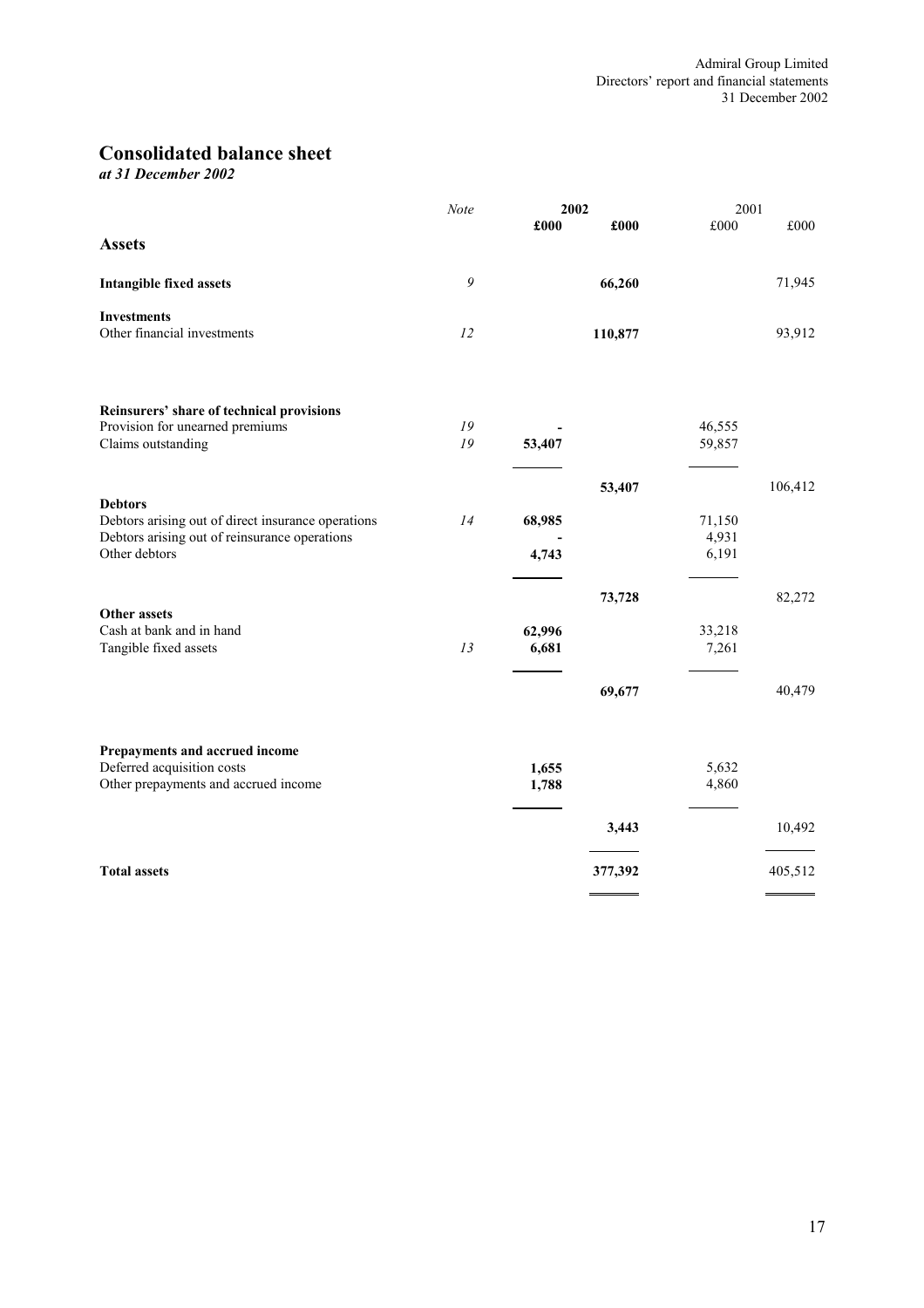# **Consolidated balance sheet** *(continued)*

*at 31 December 2002* 

|                                                      | Note |         | 2002    |         | 2001    |
|------------------------------------------------------|------|---------|---------|---------|---------|
|                                                      |      | £000    | £000    | £000    | £000    |
| <b>Liabilities</b>                                   |      |         |         |         |         |
| <b>Capital and reserves</b>                          |      |         |         |         |         |
| Called up share capital                              | 20   | 25      |         | 23      |         |
| Share premium account                                | 21   | 15,746  |         |         |         |
| Profit and loss account                              | 21   | 53,182  |         | 22,245  |         |
| Shareholders' funds attributable to equity interests |      |         | 68,953  |         | 22,268  |
| <b>Technical provisions</b>                          |      |         |         |         |         |
| Provision for unearned premiums                      | 19   | 30,645  |         | 93,109  |         |
| Claims outstanding                                   | 19   | 124,478 |         | 115,386 |         |
|                                                      |      |         | 155,123 |         | 208,495 |
| Creditors - amounts due, falling within one year     |      |         |         |         |         |
| Creditors arising out of reinsurance operations      |      | 52,238  |         | 37,571  |         |
| Loan notes & other loans                             | 18   | 2,839   |         | 16,670  |         |
| Other creditors including taxation and social        |      |         |         |         |         |
| security                                             | 15   | 15,760  |         | 23,271  |         |
| Accruals and deferred income                         | 16   | 25,998  |         | 28,779  |         |
|                                                      |      |         | 96,835  |         | 106,291 |
| Creditors - amounts due, falling after one year      |      |         |         |         |         |
| Loan notes & other loans                             | 18   | 45,000  |         | 45,697  |         |
| Other creditors                                      | 15   | 2,343   |         | 2,789   |         |
| Other accruals and deferred income                   | 16   | 5,718   |         | 19,972  |         |
|                                                      |      |         | 53,061  |         | 68,458  |
| Provisions for liabilities and charges               | 17   |         | 3,420   |         |         |
|                                                      |      |         |         |         |         |
| <b>Total liabilities</b>                             |      |         | 377,392 |         | 405,512 |
|                                                      |      |         |         |         |         |

These financial statements were approved by the board of directors on 4 April 2003 and were signed on its behalf by:

# **Andrew Probert**

**A Probert** *Director*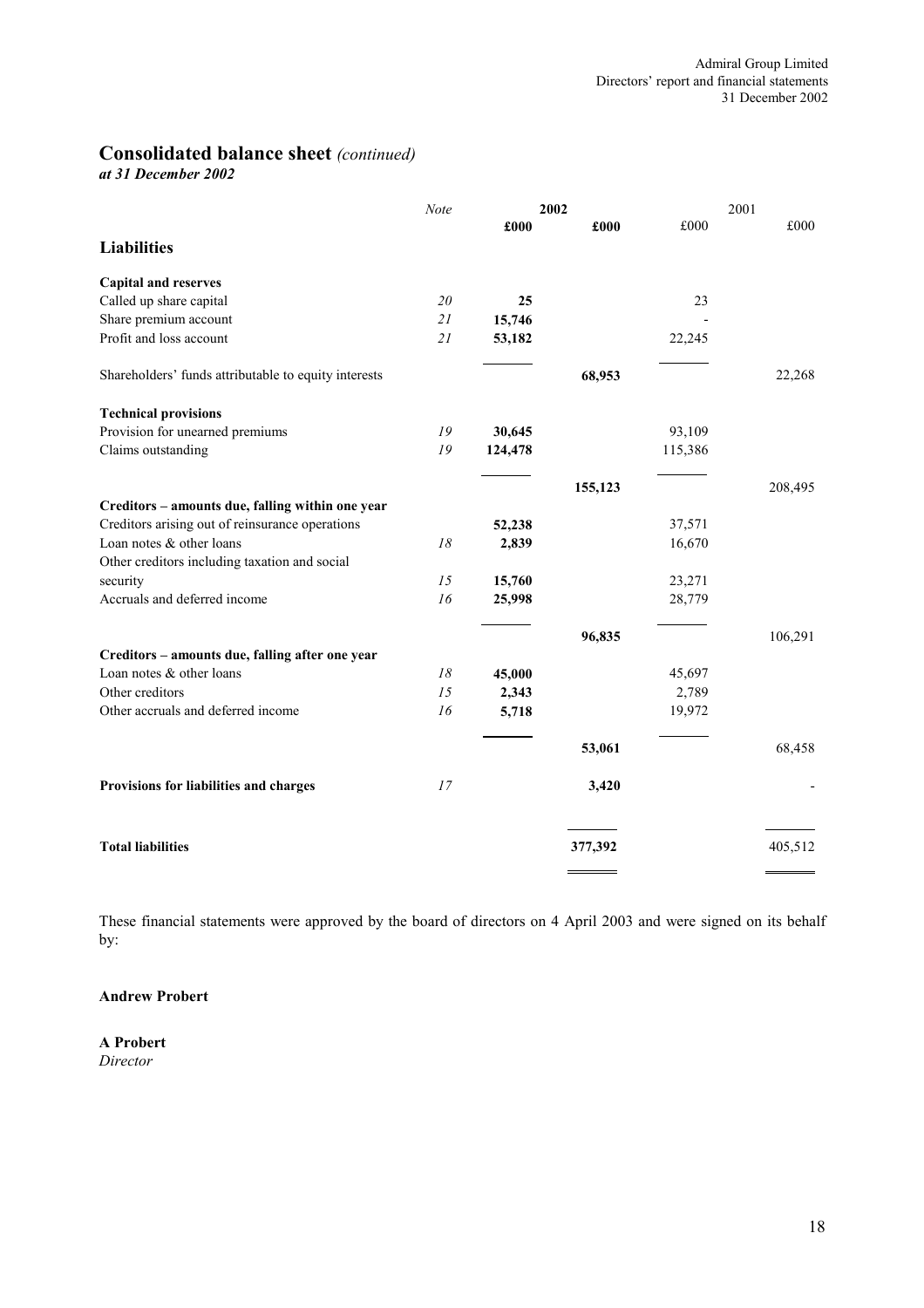# **Parent company balance sheet**

*at 31 December 2002* 

|                                                              | Note          |          | 2002     |           | 2001 |           |
|--------------------------------------------------------------|---------------|----------|----------|-----------|------|-----------|
|                                                              |               | £000     | £000     | £000      |      | £000      |
| <b>Fixed assets</b>                                          |               |          |          |           |      |           |
| Investments                                                  | 10            |          | 92,302   |           |      | 80,702    |
| <b>Current assets</b>                                        |               |          |          |           |      |           |
| Debtors (amounts owed by subsidiaries)                       |               | 23,075   |          | 22,039    |      |           |
| Cash at bank and in hand                                     |               | 6,931    |          | 17,263    |      |           |
|                                                              |               | 30,006   |          | 39,302    |      |           |
| Creditors: amount due, falling within one year:              |               |          |          |           |      |           |
| Loan notes & other loans                                     | $18\,$        | (2, 839) |          | (16, 670) |      |           |
| Other creditors                                              | 15            | (459)    |          | (3,586)   |      |           |
| Accruals and deferred income                                 | 16            | (240)    |          | (139)     |      |           |
|                                                              |               | (3,538)  |          | (20, 395) |      |           |
| Net current assets                                           |               |          | 26,468   |           |      | 18,907    |
| <b>Total assets less current liabilities</b>                 |               |          | 118,770  |           |      | 99,609    |
| Creditors: amounts due, falling after more than<br>one year: |               |          |          |           |      |           |
| Loan notes & other loans                                     | $18\,$        | (45,000) |          | (45, 697) |      |           |
| Accruals and deferred income                                 | 16            |          |          | (17,100)  |      |           |
|                                                              |               |          | (45,000) |           |      | (62, 797) |
| <b>Net assets</b>                                            |               |          | 73,770   |           |      | 36,812    |
| <b>Capital and reserves</b>                                  |               |          |          |           |      |           |
| Called up share capital                                      | $2\mathit{0}$ |          | 25       |           |      | 23        |
| Share premium account                                        | 21            |          | 15,746   |           |      |           |
| Profit and loss account                                      | 21            |          | 57,999   |           |      | 36,789    |
|                                                              |               |          | 73,770   |           |      | 36,812    |
|                                                              |               |          |          |           |      |           |

These financial statements were approved by the board of directors on 4 April 2003 and were signed on its behalf by:

# **Andrew Probert**

**A Probert** *Director*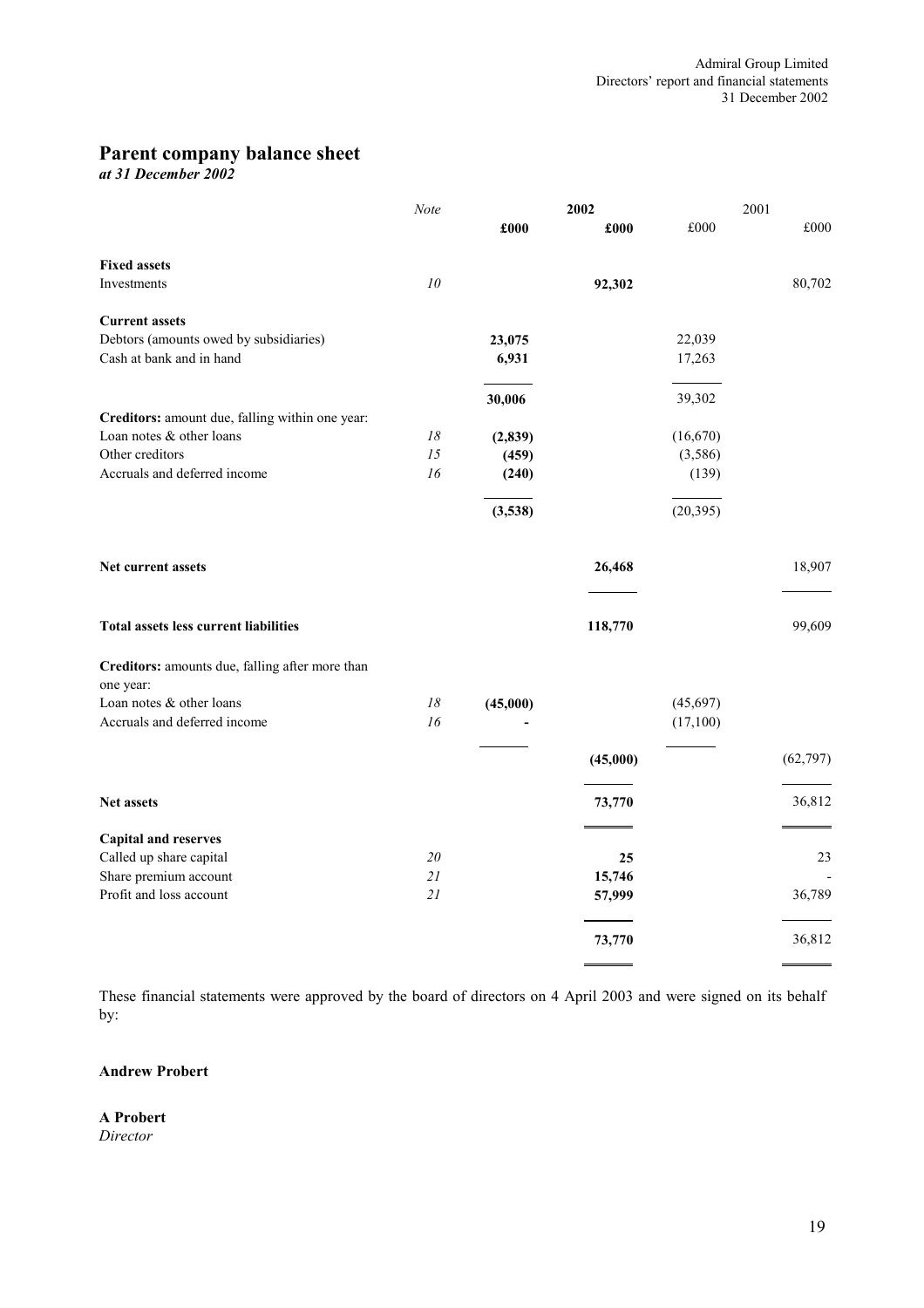# **Group cash flow statement**

*for the year ended 31 December 2002*

|                                                   | Note | 2002      |           |           | 2001      |  |
|---------------------------------------------------|------|-----------|-----------|-----------|-----------|--|
|                                                   |      | £000      | £000      | £000      | £000      |  |
| Net cash inflow from operating activities         | 24   |           | 78,292    |           | 88,211    |  |
| <b>Servicing of finance</b>                       |      |           |           |           |           |  |
| Net interest paid                                 |      |           | (8,505)   |           | (1,610)   |  |
| <b>Taxation</b>                                   |      |           |           |           |           |  |
| Corporation tax paid                              |      |           | (10, 079) |           | (8,237)   |  |
| Capital expenditure                               |      |           |           |           |           |  |
| Purchases of fixed assets                         |      | (2, 808)  |           | (5,015)   |           |  |
| Sales of fixed assets                             |      | 180       |           | 4         |           |  |
| Net purchases of fixed assets                     |      |           | (2,628)   |           | (5,011)   |  |
| <b>Acquisitions</b>                               |      |           |           |           | (125)     |  |
| <b>Equity dividends paid</b>                      |      |           |           |           |           |  |
| Financing                                         |      |           |           |           |           |  |
| Issues of ordinary shares                         |      | 15,748    |           |           |           |  |
| Drawdown of new loans                             |      | 60,000    |           |           |           |  |
| Repayment of loan notes and other loans           |      | (68, 757) |           | (22, 451) |           |  |
| Net movement in finance lease capital             |      | (586)     |           | 3,088     |           |  |
| Deferred consideration                            |      | (15,700)  |           |           |           |  |
|                                                   |      |           | (9,295)   |           | (19, 363) |  |
|                                                   |      |           | 47,785    |           | 53,865    |  |
| Cash flows were invested as follows:              |      |           |           |           |           |  |
| Increase in cash holdings                         |      |           | 29,778    |           | 16,961    |  |
| Decrease in restricted cash holdings              |      |           |           |           | (12,099)  |  |
| Debt securities and other fixed income securities |      |           | 18,007    |           | 49,003    |  |
| Net investment of cash flows                      |      |           | 47,785    |           | 53,865    |  |
|                                                   |      |           |           |           |           |  |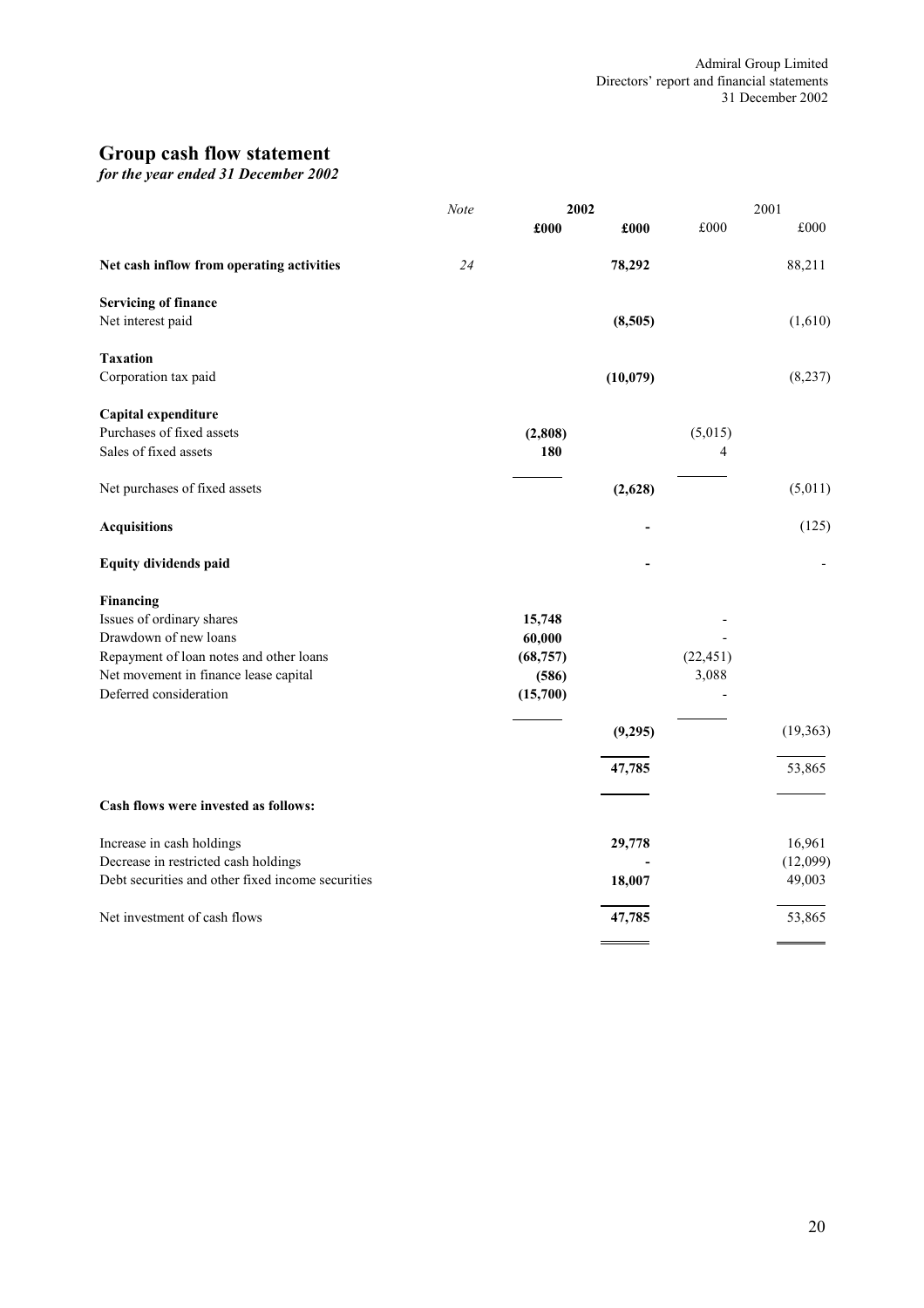# **Notes**

*(forming part of the financial statements)*

# **1 Basis of preparation**

The group financial statements, which consolidate the financial statements of the Company and its wholly owned subsidiary undertakings, have been prepared in accordance with the provisions of Section 255 of, and Schedule 9A to, the Companies Act 1985. The balance sheet of the parent Company is prepared in accordance with the provisions of Section 226 of, and Schedule 4 to, the Companies Act 1985. The financial statements have also been prepared in accordance with applicable accounting standards and under the historical cost accounting rules, and comply with the Statement of Recommended Practice issued by the Association of British Insurers.

The Group has adopted FRS 19 (Deferred Tax) in these financial statements. Deferred taxation, which requires full provision to be made for deferred tax assets and liabilities arising from timing differences between the recognition of gains and losses in the financial statements and their recognition for tax purposes. Previously, deferred tax was provided for using the tax rates estimated to arise when the timing differences reversed and was accounted for to the extent that it was probable that a liability or asset would crystallise. Under FRS 19 deferred tax is provided using the average tax rates that are expected to apply in the periods in which the timing differences are expected to reverse. The directors do not consider that the impact of adopting the standard on the brought forward profit and loss reserve was material, and hence no prior period adjustment was made in the Group and Consolidated accounts.

The results of all directly and indirectly owned subsidiary undertakings are included in the consolidated accounts. One of the Companies that was incorporated during the year – Admiral Insurance (Gibraltar) Limited - has its first accounting reference date at 31 December 2003. Accounts have been draw up for the Company (and audited) as at 31 December 2002 for inclusion in these consolidated financial statements. Refer to notes 10 & 11 for further detail on group investments.

The accounts of all group companies are made up to 31 December.

As permitted by Section 230 of the Companies Act 1985, the profit and loss account of the parent Company is not presented.

### **2. Accounting policies**

The following accounting policies have been applied consistently in dealing with items which are considered material to the group's financial statements.

### *Basis of accounting for general insurance business*

General business is accounted for on an annual basis.

### *Premiums*

General business written premiums comprise the premiums on contracts entered into during the year, irrespective of whether they relate in whole or in part to a later accounting period. Premiums are disclosed gross of commission payable to intermediaries and exclude taxes and levies based on premiums.

For general business accounted for on the annual basis, the provision for unearned premiums comprises the proportion of gross premiums written which is estimated to be earned in the following or subsequent financial years, computed separately for each insurance contract using the daily pro rata method, adjusted if necessary to reflect any variation in the incidence of risk during the period covered by the contract.

#### *Acquisition costs*

Acquisition costs comprise all direct and indirect costs arising from the conclusion of insurance contracts. Deferred acquisition costs represent the proportion of acquisition costs incurred that corresponds to the unearned premiums provision.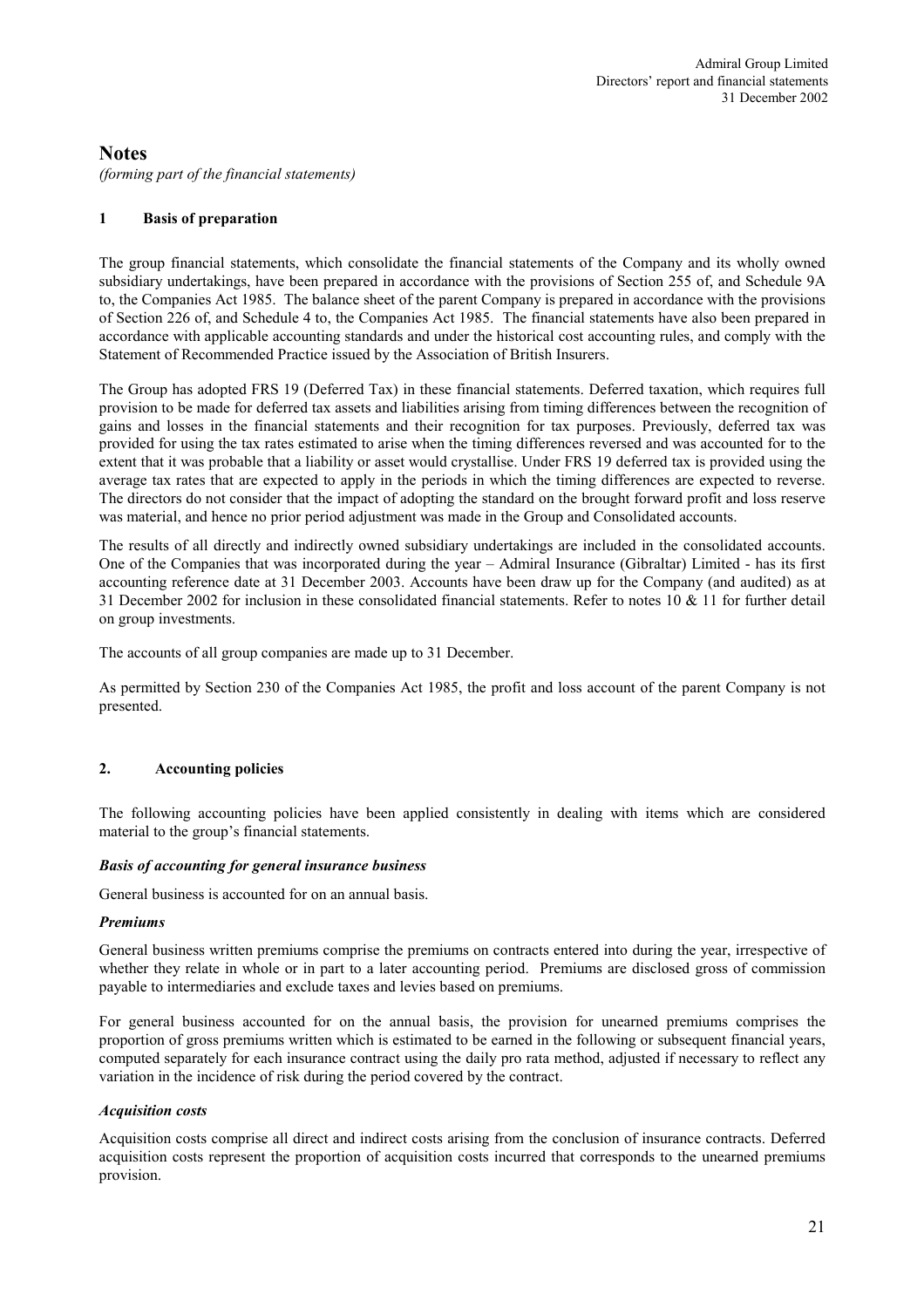#### **2. Accounting policies** *(continued)*

#### *Claims*

Claims incurred in respect of general business consist of claims and claims handling expenses paid during the period together with the movement in the provision of outstanding claims.

Claims outstanding comprise provisions for the estimated cost of settling all claims incurred but unpaid at the balance sheet date whether reported or not, and related internal and external claims handling expenses. Anticipated reinsurance recoveries are disclosed separately as assets.

#### *Guarantee fund levies*

Provision is made at the balance sheet date for levies declared by the Financial Services Compensation Scheme and Motor Insurers' Bureau before completion of the financial statements. Provision is also made if it is more likely than not that a levy will be raised based on premium income which has already been recognised in the financial statements.

#### *Investments*

Listed investments are stated at mid-market value on the balance sheet date, or on the last stock exchange trading day before the balance sheet date.

Investments in subsidiary undertakings are valued at cost less any provision for impairment in value.

#### *Investment return*

Interest receivable is accounted for on an accruals basis. Dividend income, grossed up where appropriate by the imputed tax credit, is recognised when the related investment goes "ex-dividend".

Realised gains or losses represent the difference between net sales proceeds and purchase price or in the case of investments valued at amortised cost, the latest carrying value.

Unrealised gains and losses on investments represent the difference between the current value of investments at the balance sheet date and their purchase price. The movement in unrealised investment gains/losses includes an adjustment for previously recognised unrealised gains/losses on investments disposed of in the accounting period.

Investment return (including realised and the movement in unrealised investment gains and losses) on investments attributable to the general business and associated shareholders' funds is reported in the technical account for general business.

#### *Depreciation*

Depreciation is provided to write off the cost less the estimated residual value of tangible assets by equal instalments over their estimated useful economic lives as follows:

| Motor vehicles                             |                          | 4 years      |
|--------------------------------------------|--------------------------|--------------|
| Fixtures, fittings and equipment           | $\overline{\phantom{0}}$ | 4 years      |
| Computer equipment and software            |                          | 2 to 4 years |
| Improvement to short lease-hold properties |                          | 4 years      |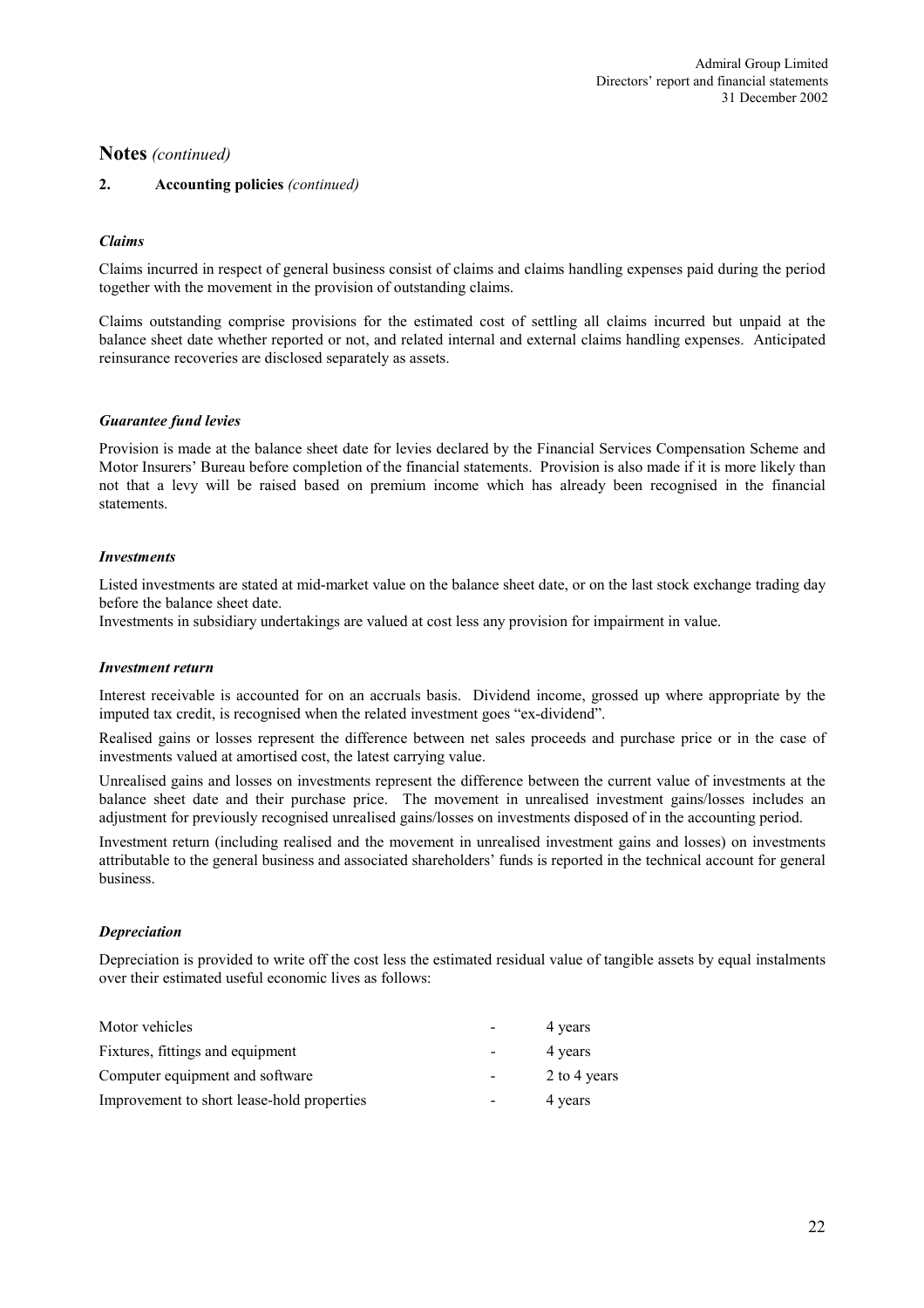#### **2. Accounting policies (continued)**

#### *Goodwill*

Goodwill arising on acquisitions, being the difference between the fair value of the purchase consideration and the fair value of net assets acquired, is capitalised in the balance sheet and amortised on a straight line basis over its estimated useful life. The useful life of each acquisition is determined at the time of acquisition, and reviewed annually to ensure the life assigned remains appropriate.

#### *Foreign currencies*

Assets and liabilities denominated mainly in a foreign currency are translated using the closing rate method. Exchange differences on operating net assets are taken to reserves. Other exchange differences are dealt with in the profit and loss account through either the non-technical or technical account.

#### *Leases*

The rental costs relating to operating leases are charged to the profit and loss account on a straight-line basis over the life of the lease.

Assets acquired under finance leases or hire purchase contracts are included in tangible fixed assets at an amount equal to the cost that would have been payable on purchase and are depreciated in the same manner as equivalent owned assets. Finance lease and hire purchase obligations are included in creditors, and the finance costs are spread over the periods of the agreements based on the net amount outstanding.

#### *Taxation*

The charge for taxation is based on the profit for the year and takes into account taxation deferred because of timing differences between the treatment of certain items for taxation and accounting purposes. Deferred tax assets are recognised to the extent that they are regarded as recoverable. They are regarded as recoverable to the extent that, on the basis of all available evidence, it can be regarded as more likely than not that there will be suitable taxable profits from which the future reversal of the underlying timing differences can be deducted.

#### **3. Analysis of underwriting results**

All business written during both financial years is direct private motor insurance written in the United Kingdom. During 2001 and 2002, the group share of business written was all underwritten by Syndicate 2004.

#### **Year ended 31 December 2002**

|                                                     | £000       |
|-----------------------------------------------------|------------|
| Motor insurance - total premiums                    | 333,000    |
| Coinsurer share of total premiums                   | (266, 400) |
| Group share of total premiums                       | 66,600     |
| Release of excess prior year cancellation provision | 2,489      |
| Gross premium written                               | 69,089     |
|                                                     |            |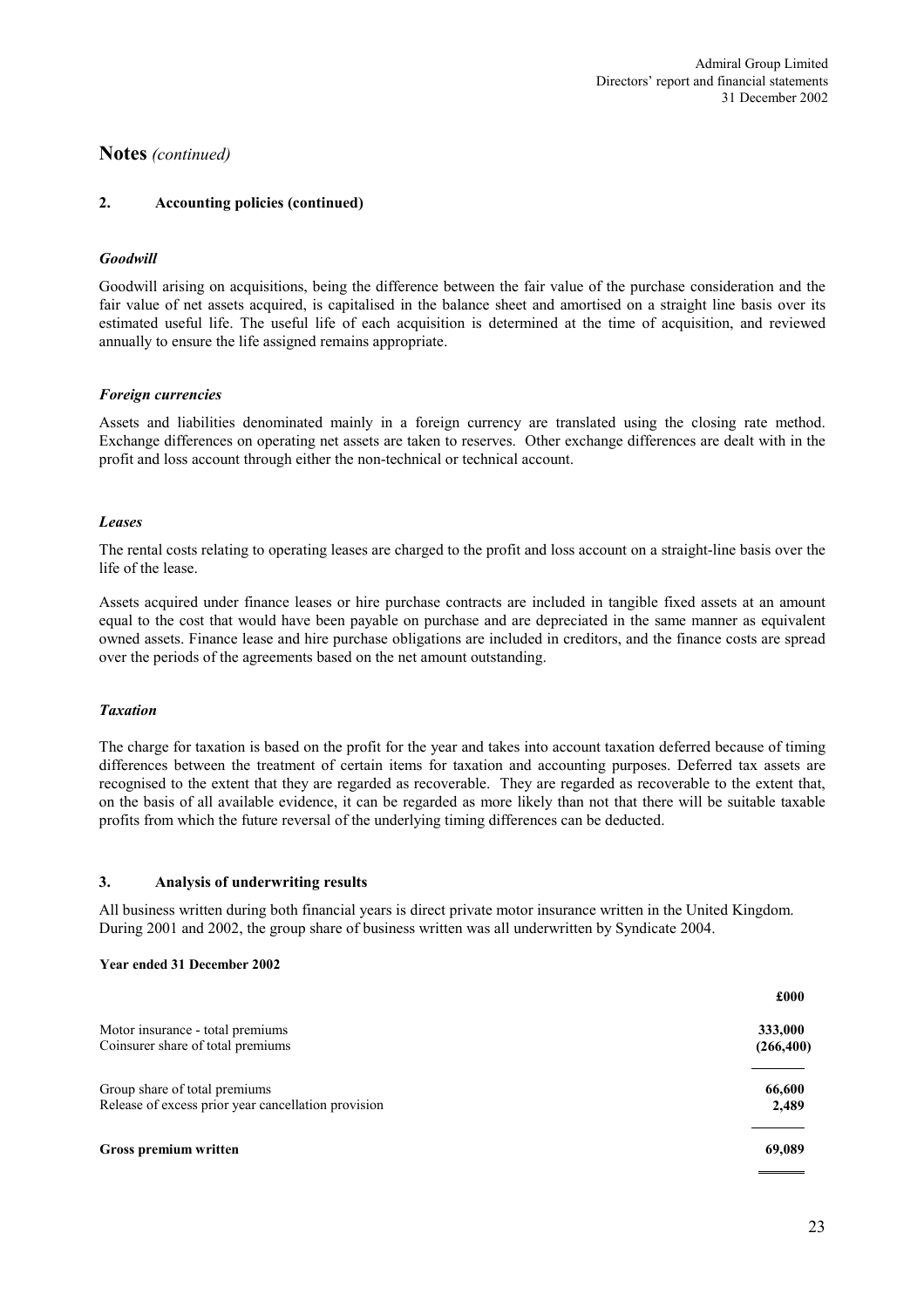#### **3. Analysis of underwriting results** *(continued)*

#### **Year ended 31 December 2001**

|                                                     | £000     |
|-----------------------------------------------------|----------|
| Motor insurance - total premiums                    | 284,415  |
| Coinsurer share of total premiums                   | (85,265) |
| Group share of total premiums                       | 199,150  |
| Under provision for cancellations in previous years | (200)    |
| <b>Gross premium written</b>                        | 198,950  |

# **4. Net operating expenses – Technical account**

|                                                             | 2002     | 2001      |
|-------------------------------------------------------------|----------|-----------|
|                                                             | £000     | £000      |
| Gross acquisition costs incurred                            | 5,121    | 12,046    |
| Deferred acquisition costs                                  | 3,977    | (5,632)   |
| Expense commission receivable                               | (6,915)  | (4,777)   |
| Gross reinsurance commission receivable                     | (42,698) | (31, 155) |
| Deferred element of gross reinsurance commission receivable | (4,364)  | 4,364     |
| Administrative expenses                                     | 50.491   | 35,709    |
| Lloyd's charges                                             | 2,117    | 2,372     |
|                                                             | 7,729    | 12,927    |
|                                                             |          |           |

The increase in administrative expenses for the Group is due to the change in coinsurance arrangements, and is offset by higher reinsurance commission receivable.

#### **5. Profit on ordinary activities before tax**

Operating profit is stated after charging the following items:

|                                                         | 2002  | 2001  |
|---------------------------------------------------------|-------|-------|
|                                                         | £000  | £000  |
| Financing $&$ refinancing costs:                        |       |       |
| Initial financing (see note below)                      | 607   | 911   |
| 2002 refinancing                                        | 1,515 |       |
| Costs relating to new share issues                      | 50    |       |
| Operating lease rentals:                                |       |       |
| Machinery and equipment                                 |       |       |
| <b>Buildings</b>                                        | 1.326 | 1,326 |
| Auditor's remuneration:                                 |       |       |
| Audit fees (including Company $£6,000 (2001; £5,000)$ ) | 111   | 70    |
| Other services: Refinancing $\&$ new share issues       | 341   |       |
| Other (including Company £13,000 (2001: £nil))          | 60    | 11    |
| Loss on disposal of assets                              | 166   | 2     |

 $\overline{a}$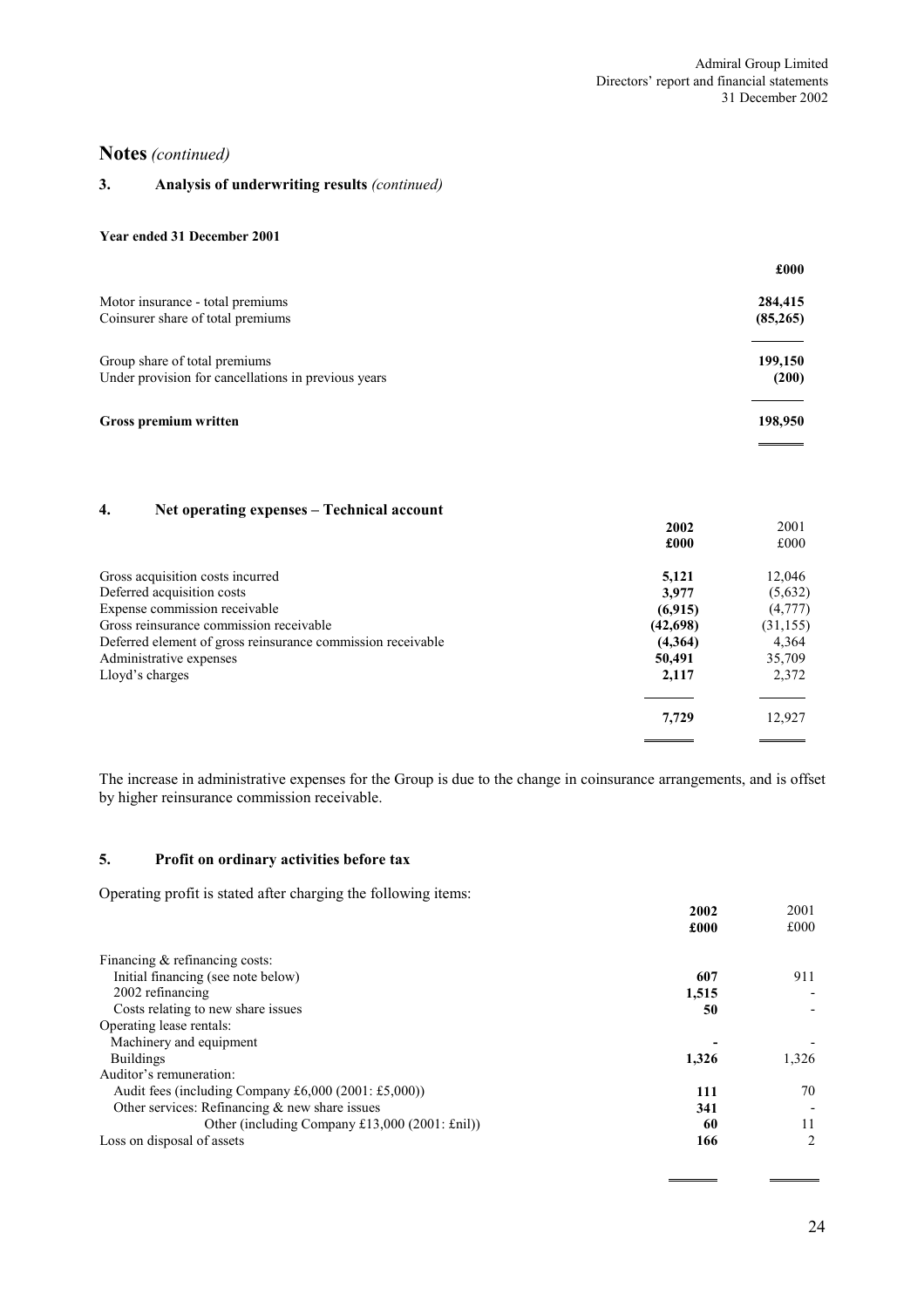#### **5. Profit on ordinary activities before tax** *(continued)*

Costs of initial financing relate to the costs of a one-off stop-loss reinsurance programme purchased in 2000 for £2.1m that has been expensed in line with estimated premiums over the three years to 31 December 2002. £607,000 was expensed in the current year (2001: £911,000).

### **6. Employees**

#### *Staff costs (including directors)*

| 2002<br>£000 | 2001<br>£000           |
|--------------|------------------------|
|              | 18,549                 |
|              | 1,673                  |
| 250          | 210                    |
|              | 210                    |
| 3,103        | 1,500                  |
| 27,821       | 22,142                 |
|              | 22,069<br>1,844<br>555 |

Pension costs relate to contributions made by the Group into the Group Personal Pension Plan, a matching scheme open to all employees except for directors and subject to a maximum annual contribution of £3,000 per employee.

#### *Number of staff (including directors)*

| Average for the year |        |
|----------------------|--------|
| 2002                 | 2001   |
| <b>Number</b>        | Number |
| 1,140                | 1,071  |
| 254                  | 251    |
| 1,394                | 1,322  |
|                      |        |

#### *Directors' emoluments*

|                                                                  | 2002<br>£000 | 2001<br>£000 |
|------------------------------------------------------------------|--------------|--------------|
| Emoluments (including Company £65,000)                           | 827          | 569          |
| Emoluments of the highest paid director (including Company £nil) | 312          | 237          |

No contributions were made into pension schemes on behalf of directors.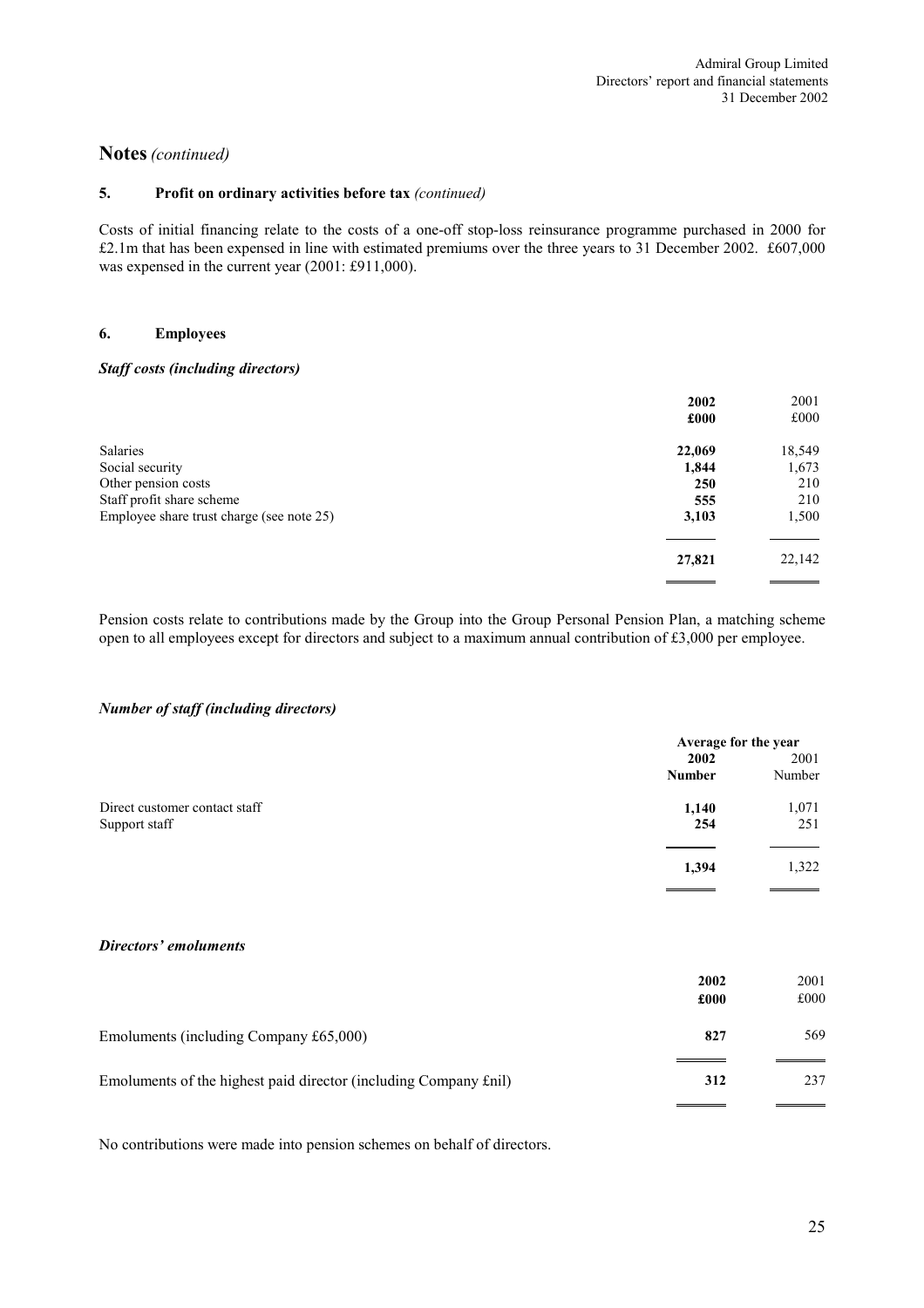# **7. Net interest and other income receivable**

|                                                         | 2002<br>£000   | 2001<br>£000   |
|---------------------------------------------------------|----------------|----------------|
| Bank and other interest receivable                      |                |                |
| Allocated to technical account                          | 807            | 908            |
| Allocated to non-technical account                      | 1,229          | 1,065          |
|                                                         | 2,036          | 1,973          |
| Interest payable                                        |                |                |
| Commercial loan interest payable                        | 820            |                |
| Loan note interest payable<br>Finance lease interest    | 2,838<br>304   | 3,595<br>339   |
| <b>Bank</b> interest                                    |                | 3              |
| Other interest                                          | 890            | 959            |
|                                                         | 4,852          | 4,896          |
| Other income                                            |                |                |
| Revenue from related sales                              | 34,759         | 28,392         |
| Commissions from broker operations<br>Instalment income | 3,350<br>1,836 | 3,522<br>3,518 |
| Other                                                   | 178            |                |
|                                                         | 40,123         | 35,432         |
|                                                         |                |                |
| 8.<br><b>Taxation on profit on ordinary activities</b>  |                |                |
|                                                         | 2002<br>£000   | 2001<br>£000   |
| <b>UK</b> corporation tax                               |                |                |
| Current year at 30% (2001: 30%)                         | 9,123          | 8,780          |
| (Over) / under provision relating to prior years        | (529)          | 319            |
| Deferred taxation movement (note 17)                    | 3,420          |                |
|                                                         | 12,014         | 9,099          |

 $\overline{a}$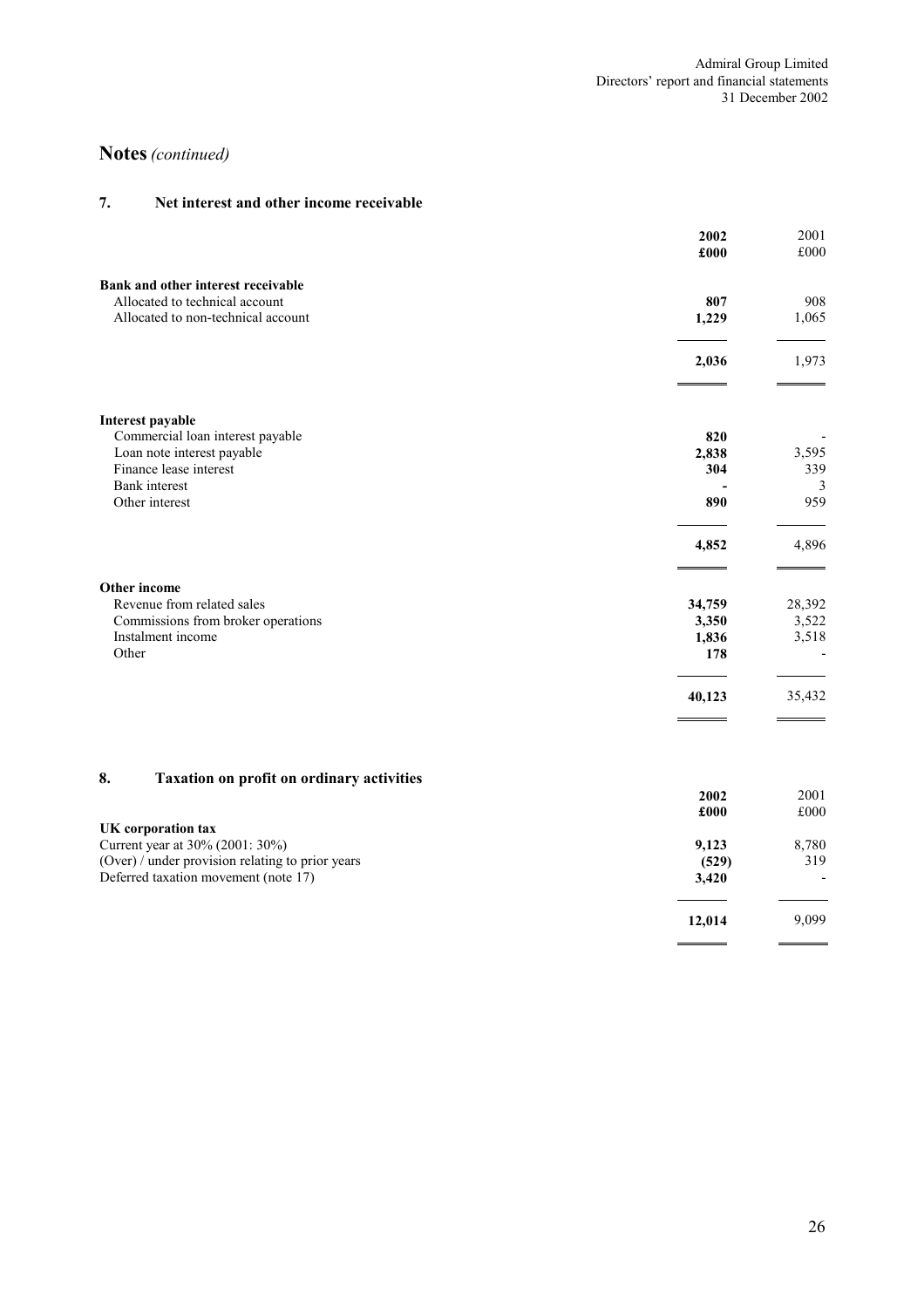### **8. Taxation on profit on ordinary activities** *(continued)*

Factors affecting tax charge for the period:

|                                                                            | 2002<br>£000 | 2001<br>£000 |
|----------------------------------------------------------------------------|--------------|--------------|
| Profits on ordinary activities before taxation                             | 42,951       | 27,435       |
| Corporation tax thereon at 30%                                             | 12,885       | 8,231        |
| Syndicate profits taxed on Lloyd's basis                                   | (4,997)      | (813)        |
| Expenses not deductible for tax purposes (primarily goodwill amortisation) | 1.350        | 1,284        |
| Other timing differences                                                   | (104)        | 87           |
| Impact of using lower tax rate                                             | (11)         | (9)          |
| Current tax charge per accounts (as above)                                 | 9,123        | 8,780        |

### **9. Intangible assets - goodwill**

| $\circ$<br>o<br>Cost                     | Group<br>£000  |
|------------------------------------------|----------------|
| At 1 January 2002<br>Addition            | 80,279         |
| Valuation adjustment (see below)         | (1,400)        |
| At 31 December 2002                      | 78,879         |
| Amortisation                             |                |
| At 1 January 2002<br>Charged in the year | 8,334<br>4,285 |
| At 31 December 2002                      | 12,619         |
| Net book amount                          |                |
| At 31 December 2002                      | 66,260         |
| At 31 December 2001                      | 71,945         |

As at 31 December 2001, the goodwill valuation contained an amount of £17.1m relating to further consideration payable in respect of the acquisition of Admiral Insurance Services Limited in 1999. This was settled during the year at a discount of £1.4m, and goodwill has been revalued accordingly.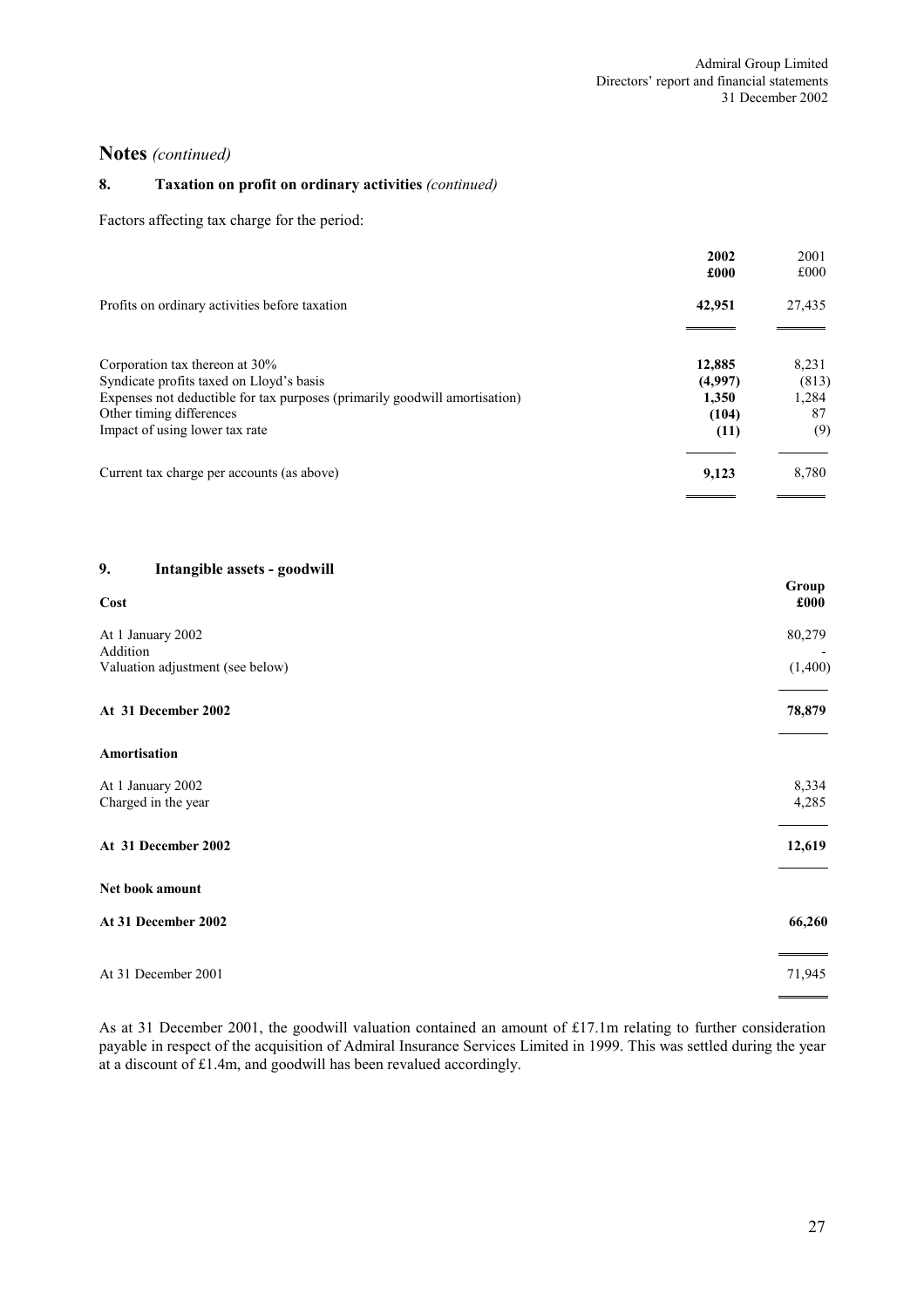#### **10. Investments in group undertakings**

|                              | 2002    | 2001    |
|------------------------------|---------|---------|
|                              | Company | Company |
|                              | Cost    | Cost    |
|                              | £000    | £000    |
| Shares in group undertakings | 92,302  | 80,702  |

A £1.4m decrease has been included in the cost of the investment in Admiral Insurance Services Limited. This is due to the adjustment to the calculation of the fair value of the consideration paid for the Company following the settlement of the deferred element of the consideration during the year. Refer to note 9 for further detail.

The Company's principal subsidiaries (all of whom are 100% owned) are as follows:

|                                       | Country of<br>incorporation | Class of<br>shares held | <b>Principal activity</b>               | <b>Held directly</b><br>or indirectly |
|---------------------------------------|-----------------------------|-------------------------|-----------------------------------------|---------------------------------------|
| Admiral Insurance Services Limited    | England and Wales Ordinary  |                         | Service company to<br>Lloyd's Syndicate | Directly                              |
| Able Insurance Services Limited       | England and Wales Ordinary  |                         | Intermediary                            | Directly                              |
| Admiral Insurance (Gibraltar) Limited | Gibraltar                   | Ordinary                | Insurance company                       | Directly                              |
| Admiral Syndicate Management Limited  | England and Wales Ordinary  |                         | Lloyd's managing<br>agency              | Directly                              |
| Admiral Syndicate Limited             | England and Wales Ordinary  |                         | Lloyd's corporate<br>Capital vehicle    | Directly                              |
| Confused com Limited                  | England and Wales Ordinary  |                         | Non trading                             | Indirectly                            |
| Inspop.com Limited                    | England and Wales Ordinary  |                         | Internet services                       | Directly                              |

#### **11. Group structure**

During the year, the Group incorporated a company in Gibraltar, Admiral Insurance (Gibraltar) Limited ("AIGL") with a share capital subscription of £13m. This company will underwrite the Group share of the motor insurance business generated from January 2003. AIGL received a license to do so from the Financial Services Commission in Gibraltar during November 2002.

#### **12. Other financial investments**

| Group                                           | <b>Historic cost at</b><br>31 December<br>2002<br>£000 | Market value at<br>31 December<br>2002<br>£000 | Historic cost at<br>31 December<br>2001<br>£000 | Market value at<br>31 December<br>2001<br>£000 |
|-------------------------------------------------|--------------------------------------------------------|------------------------------------------------|-------------------------------------------------|------------------------------------------------|
| Debt securities<br>and other fixed income       | 91,141                                                 | 90,099                                         | 67,320                                          | 66,244                                         |
| securities<br>Deposits with credit institutions | 20,778                                                 | 20,778                                         | 27,668                                          | 27,668                                         |
|                                                 | 111,919                                                | 110,877                                        | 94,988                                          | 93,912                                         |
|                                                 |                                                        |                                                |                                                 |                                                |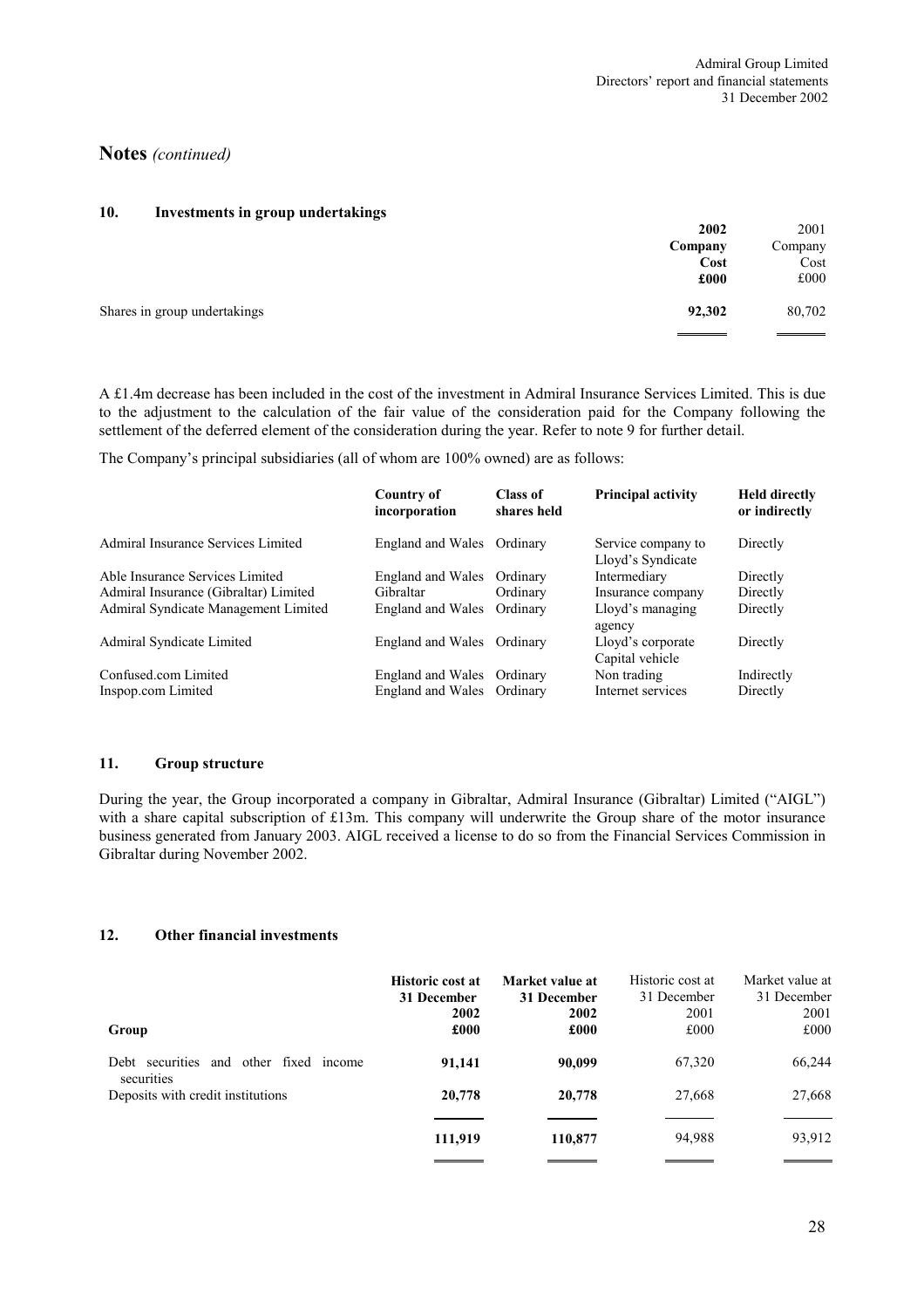### **13. Tangible fixed assets**

| Group                                  | <b>Improvements</b><br>to short<br>leasehold<br>buildings | Computer<br>equipment<br>and<br>software | Office<br>equipment | <b>Furniture</b><br>and fittings | <b>Motor</b><br>vehicles | <b>Total</b> |
|----------------------------------------|-----------------------------------------------------------|------------------------------------------|---------------------|----------------------------------|--------------------------|--------------|
|                                        | £000                                                      | £000                                     | £000                | £000                             | £000                     | £000         |
| Cost                                   |                                                           |                                          |                     |                                  |                          |              |
| At 1 January 2002                      | 1,566                                                     | 12,794                                   | 2,588               | 1,526                            | $\mathfrak{Z}$           | 18,477       |
| <b>Additions</b>                       | 36                                                        | 2,562                                    | 163                 | 40                               | $\overline{7}$           | 2,808        |
| Disposals                              |                                                           | (356)                                    |                     | (3)                              |                          | (359)        |
| At 31 December 2002                    | 1,602                                                     | 15,000                                   | 2,751               | 1,563                            | 10                       | 20,926       |
| Depreciation                           |                                                           |                                          |                     |                                  |                          |              |
| At 1 January 2002                      | 973                                                       | 7,881                                    | 1,309               | 1,051                            | $\overline{c}$           | 11,216       |
| Charge for the year                    | 236                                                       | 2,110                                    | 423                 | 271                              |                          | 3,041        |
| Disposals                              |                                                           | (12)                                     |                     |                                  |                          | (12)         |
| At 31 December 2002                    | 1,209                                                     | 9,979                                    | 1,732               | 1,322                            | 3                        | 14,245       |
| Net book amount<br>At 31 December 2002 | 393                                                       | 5,021                                    | 1,019               | 241                              | 7                        | 6,681        |
| At 31 December 2001                    | 593                                                       | 4,913                                    | 1,279               | 475                              | 1                        | 7,261        |

Net book amounts for the group include the following amounts related to leased assets:

|                                 | 2002<br>£000 | 2001<br>£000 |
|---------------------------------|--------------|--------------|
| Computer equipment and software | 3,438        | 2,201        |
| Office equipment                | 140          | 52           |
| Furniture and fittings          | 64           | 161          |
|                                 |              |              |
|                                 | 3,642        | 2,414        |
|                                 |              |              |

The Company does not hold any fixed assets other than investments in subsidiaries as set out in note 10.

### **14. Debtors arising out of direct insurance operations**

|                               | Company | Group  | Company                  | Group  |
|-------------------------------|---------|--------|--------------------------|--------|
|                               | 2002    | 2002   | 2001                     | 2001   |
|                               | £000    | £000   | £000                     | £000   |
| Amounts owed by policyholders | -       | 68,234 | $\overline{\phantom{a}}$ | 70,200 |
| Commissions due               | -       | 751    | $\overline{\phantom{0}}$ | 950    |
|                               | ٠       | 68,985 | $\overline{\phantom{a}}$ | 71,150 |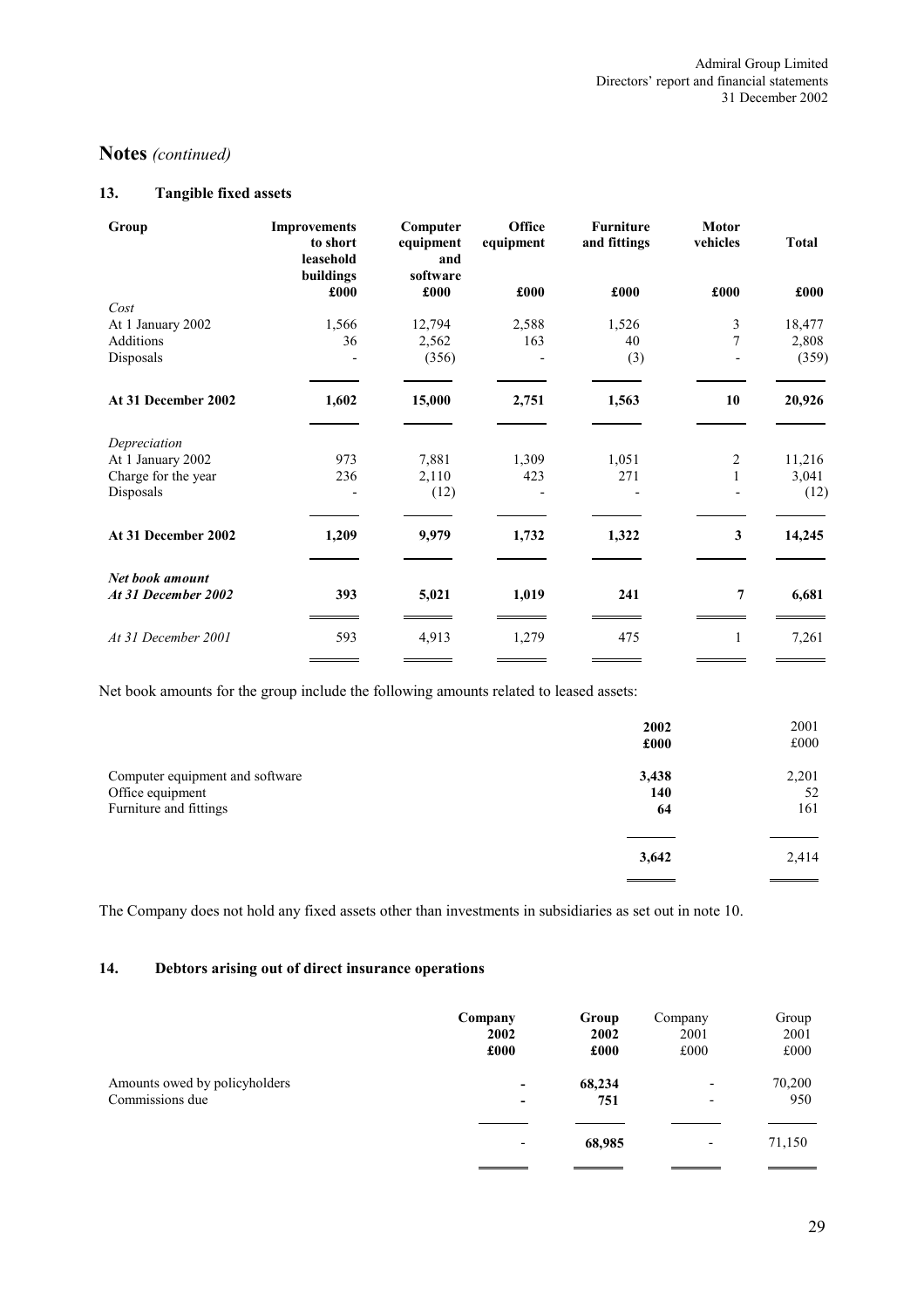# **15. Other creditors including taxation and social security**

| £000          |
|---------------|
|               |
| 5,543         |
| 3,323         |
| 1,559         |
| 12,846        |
|               |
| 23,271        |
| Group<br>2001 |
| £000          |
|               |
| 2,789         |
|               |

# **16. Accruals and deferred income**

|                                                | Company                  | Group  | Company | Group  |
|------------------------------------------------|--------------------------|--------|---------|--------|
|                                                | 2002                     | 2002   | 2001    | 2001   |
|                                                | £000                     | £000   | £000    | £000   |
| Amounts due, falling within one year:          |                          |        |         |        |
| Premiums booked relating to the following year |                          | 11.417 |         | 10,850 |
| Claims handling expenses                       |                          | 4,267  |         | 3,438  |
| Motor Insurers' Bureau                         | $\overline{\phantom{a}}$ | 6,517  |         | 6,351  |
| Deferred income                                |                          | 3,472  |         | 2,747  |
| Other                                          | 240                      | 325    | 139     | 5,393  |
|                                                | 240                      | 25,998 | 139     | 28,779 |

|                                         | Company<br>2002          | Group<br>2002 | Company<br>2001<br>£000 | Group<br>2001<br>£000 |
|-----------------------------------------|--------------------------|---------------|-------------------------|-----------------------|
| Amounts due, falling after one year:    |                          |               |                         |                       |
| Claims handling expenses                |                          | 759           |                         | 836                   |
| Deferred consideration (see note below) |                          |               | 17,100                  | 17,100                |
| <b>Employee Share Trust</b>             |                          | 4,839         |                         | 1,736                 |
| Deferred income                         |                          | 120           |                         | 300                   |
|                                         |                          |               |                         |                       |
|                                         | $\overline{\phantom{0}}$ | 5,718         | 17,100                  | 19,972                |

As discussed in note 10, the deferred consideration was settled during the year.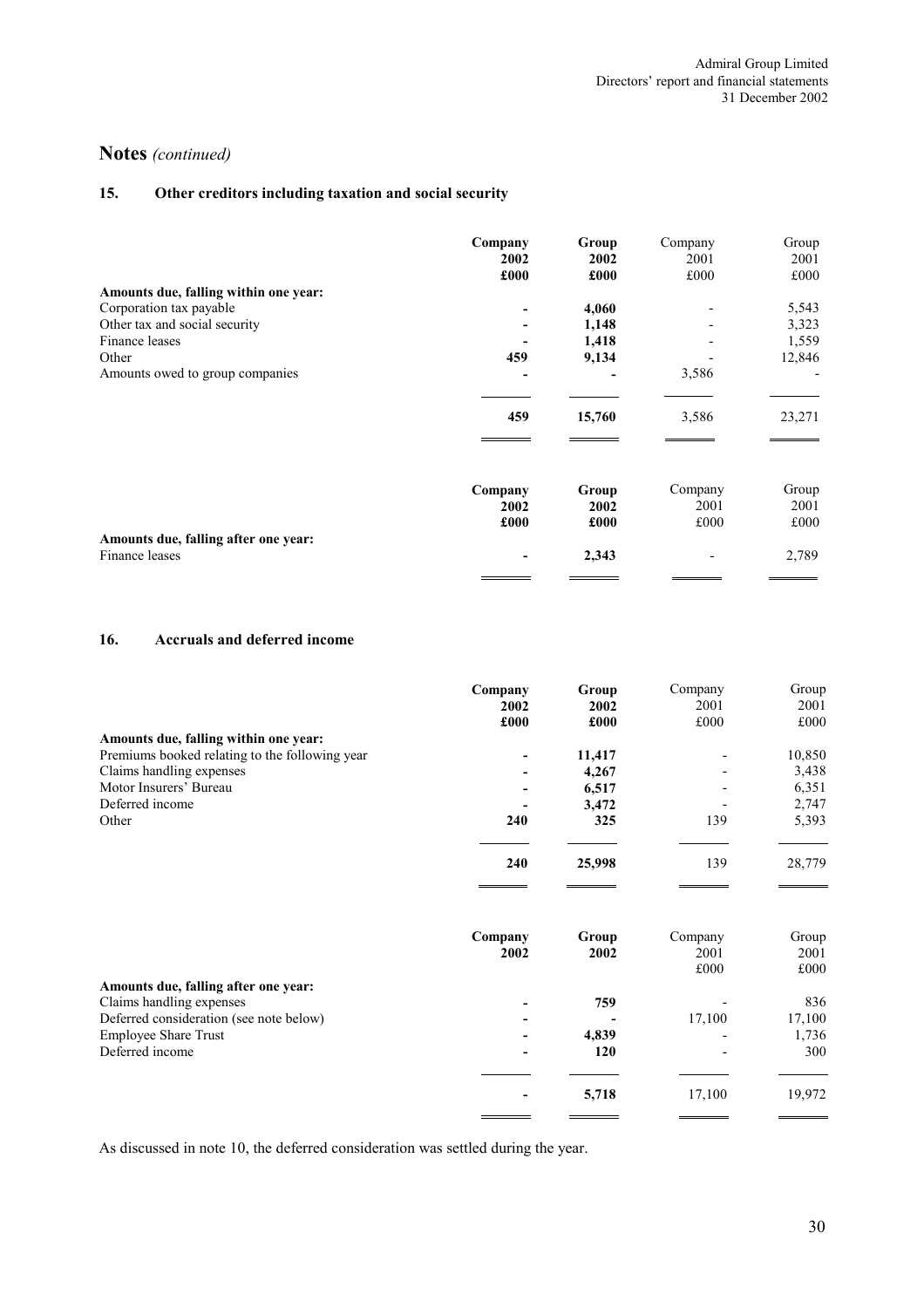#### **17. Provision for deferred tax**

**Group**

|                                                                                     | 2002<br>£000 | 2001<br>£000 |
|-------------------------------------------------------------------------------------|--------------|--------------|
| Balance at 1 January<br>Movement in period, being charge to profit and loss account | 3,420        |              |
| <b>Balance at 31 December 2002</b>                                                  | 3,420        |              |

At the year end, there was an unprovided deferred tax asset of £1,222,000 (2001: £2,854,000).

The net balance provided at the end of the current year is made up of a gross deferred tax liability of £3,698,000 relating to the tax treatment of Lloyd's Syndicates, and a deferred tax asset of £278,000 in respect of capital allowance related timing differences.

There was no deferred tax asset or liability provided in the Company accounts. There was an unprovided asset of £176,000 (2001: £353,000) relating to carried forward losses at the year end.

#### **18. Loans**

During the year, the Company undertook a significant refinancing exercise, which resulted in the repayment of all loan notes that were previously in existence. In place of these liabilities, on 1 October 2002 the Company entered into a £50m facility with Lloyds TSB and Bank of Scotland.

The facility consists of a £40m term loan, along with a £10m revolving credit facility. The term loan is to be repaid according to a set repayment schedule over six years from October 2002.

Interest is charged on amounts drawn down under the facility based on three elements:

- a) LIBOR
- b) A margin as set out in the facility agreement, varying between 1.25% and 2.25%
- c) A "mandatory costs" contribution currently around  $0.01\%$

Accrued interest is paid off at the end of interest periods selected by the Company. It is envisaged that these periods will be of three month duration on an ongoing basis.

Security granted in respect of the facility is in the form of fixed and floating charges over most Group assets (excluding assets subject to regulatory restriction) and charges over the shares in some subsidiary companies.

Amounts outstanding (including accrued interest) at 31 December were as follows:

| <b>Repayable:</b>       | 2002<br>£000 | 2001<br>£000 |
|-------------------------|--------------|--------------|
| Within one year         | 2,839        | 16,670       |
| Two to five years       | 28,000       | 45,697       |
| Greater than five years | 17,000       | ۰            |
|                         | 47,839       | 62,367       |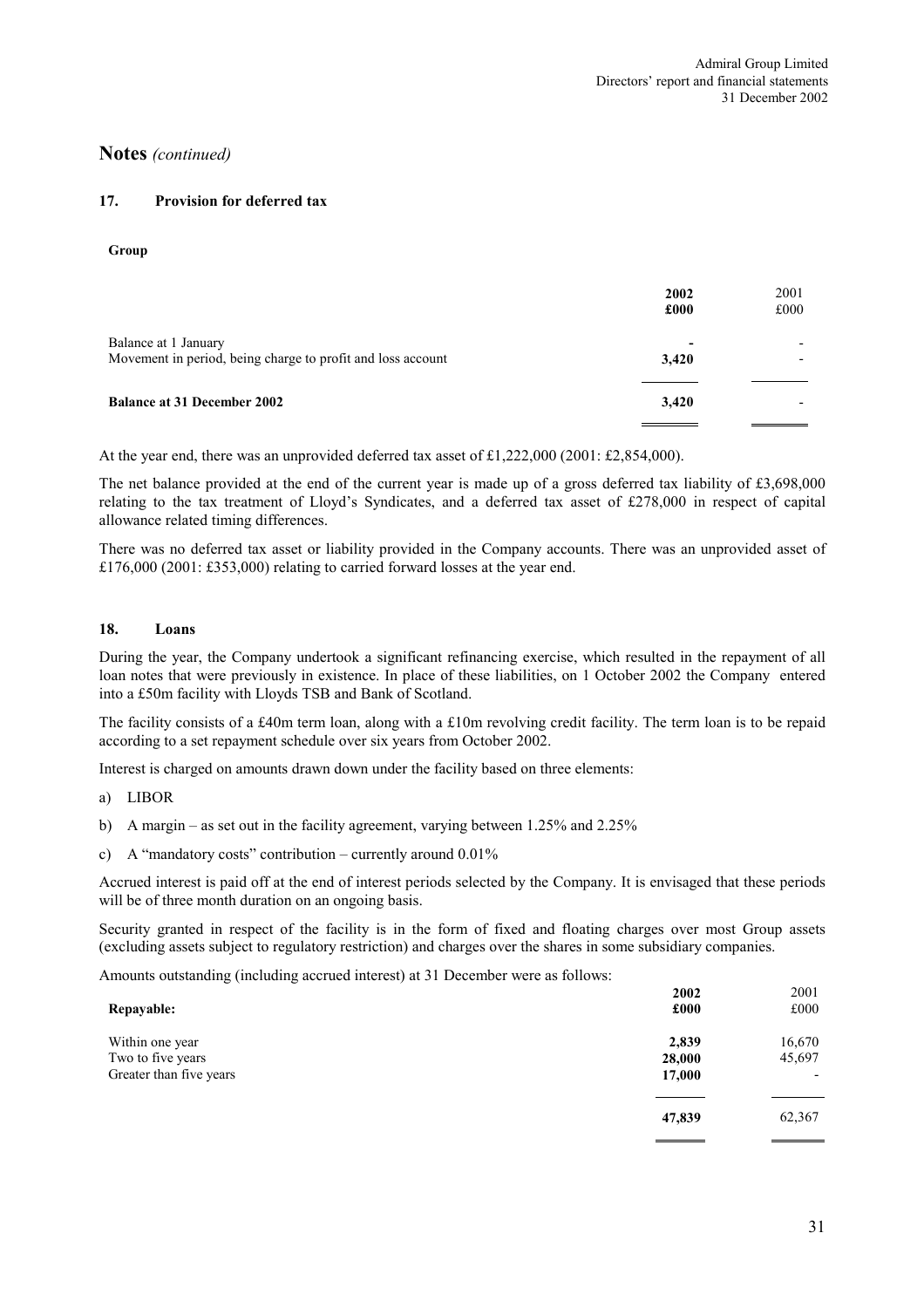# **19. Technical provisions & estimation techniques**

| 2002               | <b>Gross</b> | Reinsurance | <b>Net</b> |
|--------------------|--------------|-------------|------------|
|                    | £000         | £000        | £000       |
| Claims outstanding | 124,478      | 53,407      | 71,071     |
| Unearned premiums  | 30,645       |             | 30,645     |
| At end of year     | 155,123      | 53,407      | 101,716    |
| 2001               | Gross        | Reinsurance | Net        |
|                    | £000         | £000        | £000       |
| Claims outstanding | 115,386      | 59,857      | 55,529     |
| Unearned premiums  | 93,109       | 46,555      | 46,554     |
| At end of year     | 208,495      | 106,412     | 102,083    |

# *Analysis of claims reserves movements:*

| 2002                                                    | <b>Gross</b> | Reinsurance | <b>Net</b> |
|---------------------------------------------------------|--------------|-------------|------------|
|                                                         | £000         | £000        | £000       |
| Claims reserve brought forward                          | 115,386      | 59,857      | 55,529     |
| Provision movement – current accident year              | 26,448       | 2,228       | 24,220     |
| Releases of prior year provisions $-2000$ accident year | (6, 844)     | (3, 422)    | (3, 422)   |
| 2001 accident year                                      | (10, 512)    | (5,256)     | (5,256)    |
| Claims reserve carried forward                          | 124,478      | 53,407      | 71,071     |
| 2001                                                    | Gross        | Reinsurance | Net        |
|                                                         | £000         | £000        | £000       |
| Claims reserve brought forward                          | 48,895       | 24,447      | 24,448     |
| Provision movement – current accident year              | 74,337       | 39,333      | 35,004     |
| Releases of prior year provisions $-2000$ accident year | (7, 846)     | (3,923)     | (3,923)    |
| Claims reserve carried forward                          | 115,386      | 59,857      | 55,529     |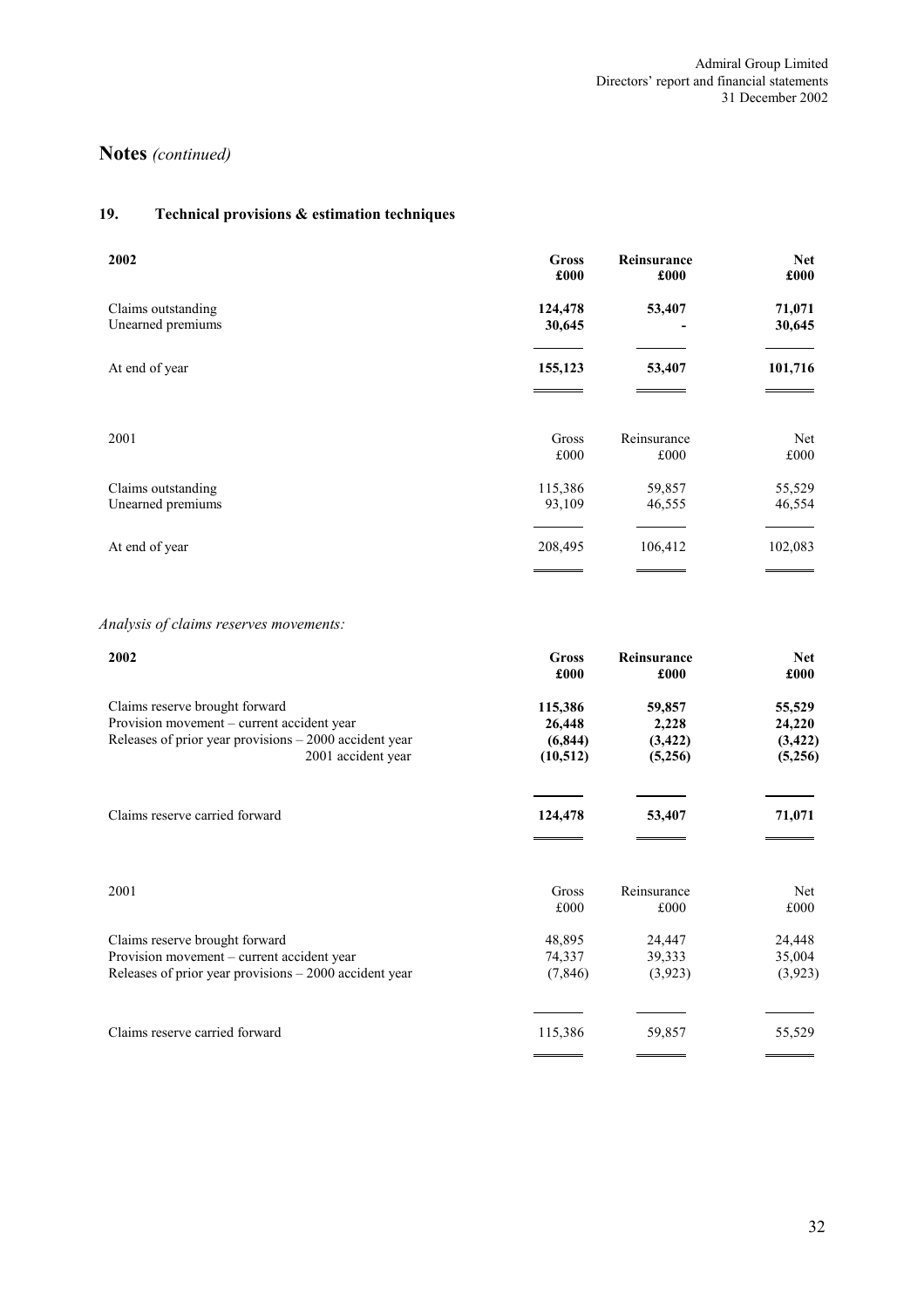#### **19. Technical provisions & estimation techniques** *(continued)*

#### **Estimation Techniques**

Estimation is necessary to:

a) predict the final claims costs arising from policies already written, and

b) determine the price to be quoted for new business so as to maximise future returns

Accurate estimation of final claims costs requires forecasts of claims which have not yet occurred, and also the likely final outcome of those which have been reported, but are not yet settled

Analyses of claims by development month is key in forecasting claims not yet arisen, ie by comparing the frequency of claims observed for the current underwriting year with that for previous underwriting years at the same development month. These contribute to actuarial projections of the final outcome, which take account also of external market conditions

The best early estimates of final claim size are obtained by the accurate setting of claim reserves by claims staff. These reserves are based upon previous final outcomes of claims of similar type, and also, especially for injury claims, upon a knowledge of current judicial decisions.

Historic claim triangles – where monthly changes observed in claim costs for claims reported some months previously are assumed to apply to claims currently being reported – are also used to estimate final claim costs and loss ratios, although the main emphasis is on the accurate setting of reserves noted above.

To maximise future returns it is most important to set an appropriate price, which tends to attract profitable and discourage loss making business. For this, there are in place statistical pricing models, which analyse the historic claims costs arising from segments of the business, and adjust the prices where costs have been out of line with the premiums. Multivariate techniques are used which take account of all the rating factors together, which determine the correct risk for each business segment, if necessary by individual claim type.

The claims provisions are subject to annual independent review by external actuaries.

#### **20. Called up share capital**

|                                                     | 2002  | 2001  |
|-----------------------------------------------------|-------|-------|
|                                                     | £000  | £000  |
| <b>Authorised</b>                                   |       |       |
| 5,970,000 / 6,000,000 A ordinary shares of 10p each | 597   | 600   |
| $2,000,000$ B ordinary shares of 10p each           | 200   | 200   |
| 2,000,000 C ordinary shares of 10p each             | 200   | 200   |
| 29,836 D ordinary shares of 10p each                | 3     |       |
| $20,164$ E ordinary shares of 10p each              | 2     |       |
|                                                     | 1,002 | 1,000 |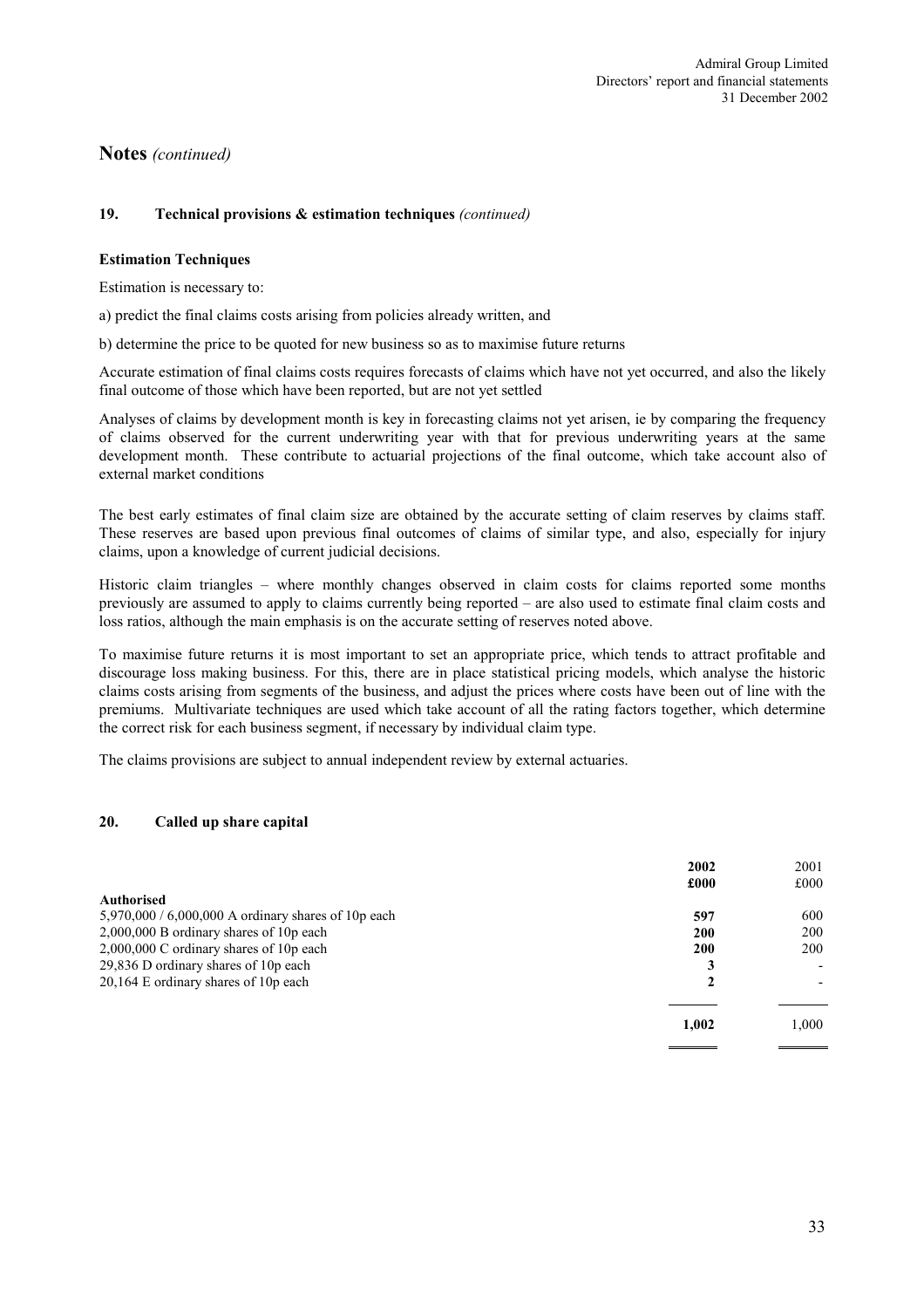#### **20. Called up share capital** *(continued)*

|                                                   | 2002 | 2001 |
|---------------------------------------------------|------|------|
|                                                   | £000 | £000 |
| Issued, called up and fully paid                  |      |      |
| $132,488 / 162,324$ A ordinary shares of 10p each | 13   | 16   |
| 60,176 B ordinary shares of 10p each              | o    | 6    |
| $12,042 / 11,170$ C ordinary shares of 10p each   |      |      |
| 29,836 D ordinary shares of 10p each              |      |      |
| $20,164$ E ordinary shares of 10p each            |      |      |
|                                                   |      |      |
|                                                   | 25   | 23   |
|                                                   |      |      |

During the year, the Group allocated 872 fully paid up C ordinary shares of 10p each, and 20,164 fully paid up E ordinary shares of 10p each. Total consideration in respect of these issues was £15,747,920.

Further, 29,836 issued A ordinary shares were converted into the same number of new D ordinary shares.

#### *Rights of shares*

In the event of a winding up of the Company or other return of capital, the assets of the Company available for distribution to shareholders will be distributed amongst the holders of the ordinary shares pari passu, as if they were all shares of the same class. This is provided that, after the distribution of the first £500m of such balance, the Deferred Shares (as defined in the Company'' Articles of Association) (if any) shall be entitled to receive an amount equal to the nominal value of such Deferred Shares. Any payment made to the holders of shares of a particular class shall be made in proportion to the numbers of shares of the relevant class held by each of them.

Immediately prior to a Sale or Listing (a "Conversion Date"), 61,552 A ordinary shares, 13,861 D ordinary shares and 9,368 E ordinary shares shall convert into the same number of fully paid Deferred Shares ("The Conversion") which have limited rights.

#### **21. Movements on shareholders funds**

|                                        | <b>Share Capital</b> | <b>Share</b>             | <b>Profit and</b>        | <b>Total</b> |
|----------------------------------------|----------------------|--------------------------|--------------------------|--------------|
|                                        | £'000                | Premium<br>£'000         | loss account<br>£'000    | £'000        |
| Group                                  |                      |                          |                          |              |
| At 1 January 2002                      | 23                   | $\overline{\phantom{a}}$ | 22,245                   | 22,268       |
| Issue of share capital                 | 2                    | 15,746                   | $\overline{\phantom{a}}$ | 15,748       |
| Retained profit for the financial year | ٠                    | $\overline{\phantom{a}}$ | 30,937                   | 30,937       |
| At 31 December 2002                    | 25                   | 15,746                   | 53,182                   | 68,953       |
|                                        |                      |                          |                          |              |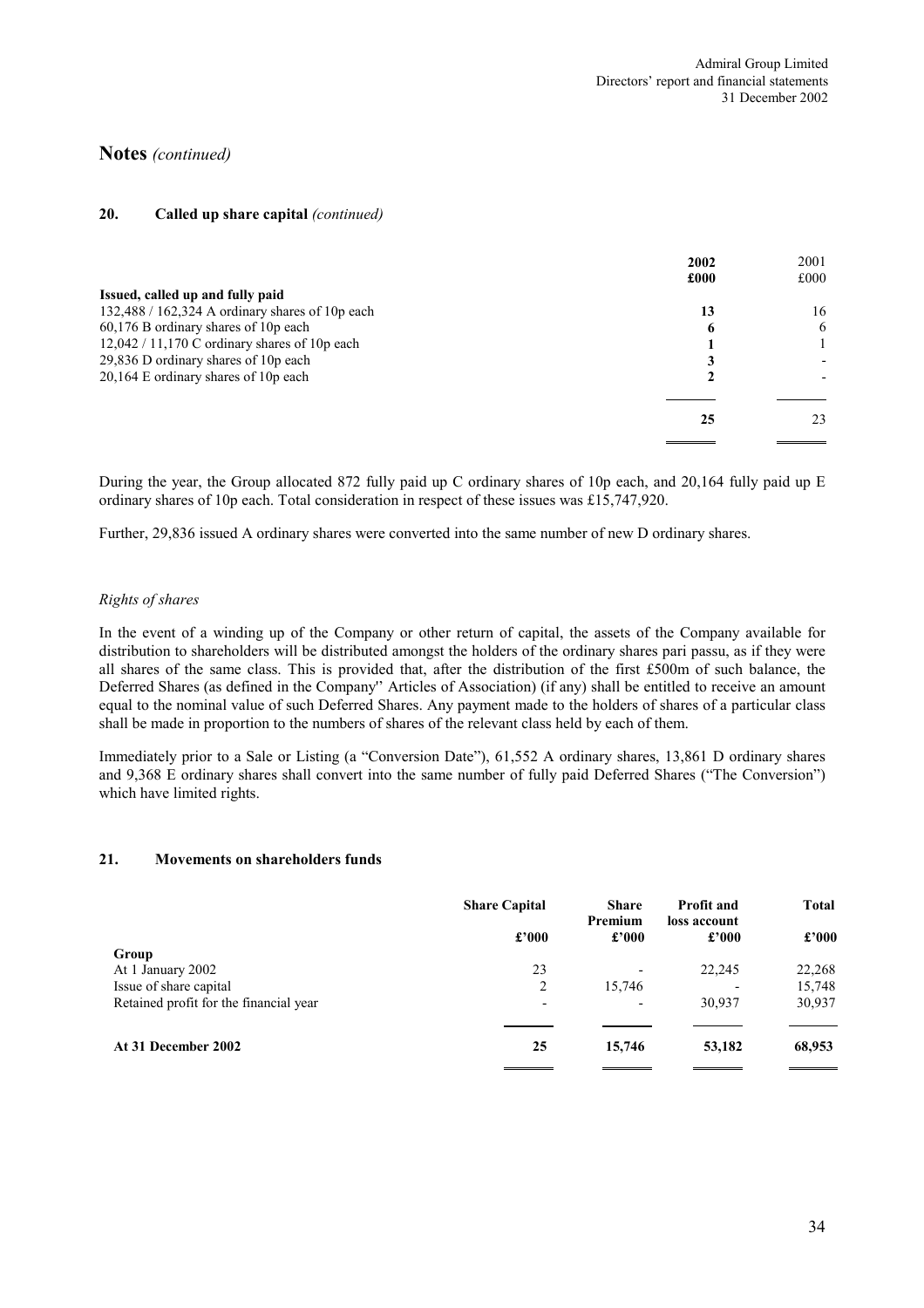### **21. Movements on shareholders funds (continued)**

|                          |                          | £'000                    | £'000  |
|--------------------------|--------------------------|--------------------------|--------|
|                          |                          |                          |        |
| 23                       | $\overline{\phantom{a}}$ | 36,789                   | 36,812 |
| 2                        | 15,746                   | $\overline{\phantom{0}}$ | 15,748 |
| $\overline{\phantom{a}}$ | $\overline{\phantom{a}}$ | 21,210                   | 21,210 |
| 25                       | 15,746                   | 57,999                   | 73,770 |
|                          |                          | £'000<br>£'000           |        |

#### **22. Commitments**

Annual commitments of the group under non-cancellable operating leases are as follows:

| 2002                     |                          | 2001                  |       |
|--------------------------|--------------------------|-----------------------|-------|
| Land and<br>buildings    | Other                    | Land and<br>buildings | Other |
| $\pounds$ '000           | £'000                    | £'000                 | £'000 |
| $\overline{\phantom{0}}$ | $\overline{\phantom{0}}$ |                       | ۰     |
| 1,506                    | ۰                        | 1,506                 | ۰     |
| ۰                        | -                        |                       |       |
| 1,506                    | $\overline{\phantom{a}}$ | 1,506                 |       |
|                          |                          |                       |       |

At the year-end, the Group had contracted to spend around £335,000 on fixed assets over 2003 and 2004 (2001: £500,000 over three years). The Company itself does not hold tangible fixed assets, and was not committed to any expenditure after 31 December 2002.

#### **23. Contingent liabilities**

The Group had no contingent liabilities at the year-end, other than those arising out of insurance contracts, and other agreements entered into in the normal course of business.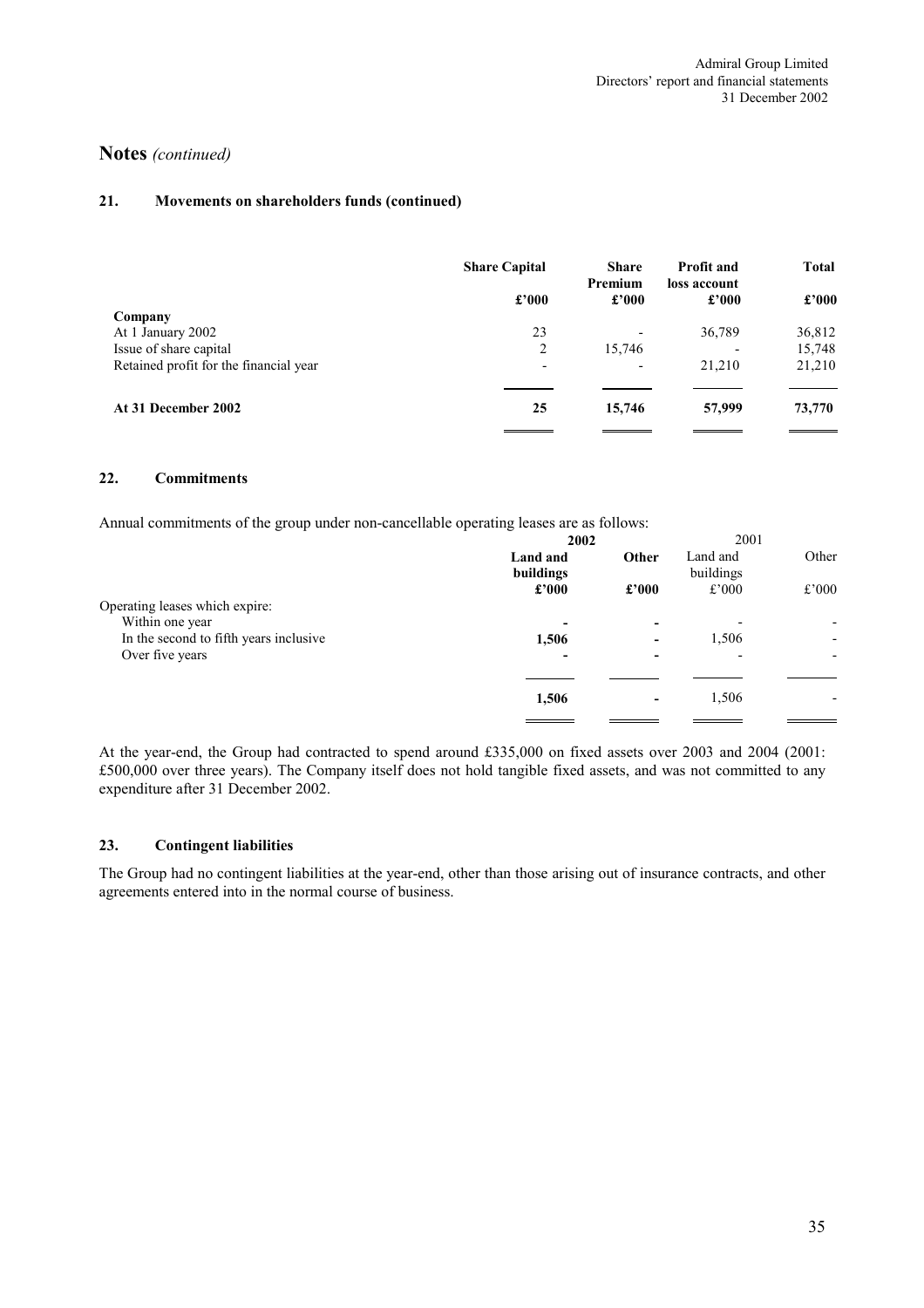### **24. Cash flow statement**

#### *Reconciliation of operating profit to net cash inflow from operating activities*

|                                                       | 2002     | 2001      |
|-------------------------------------------------------|----------|-----------|
|                                                       | £000     | £000      |
| Operating profit                                      | 46,574   | 31,266    |
| Add back:                                             |          |           |
| Depreciation charge                                   | 3,041    | 2,409     |
| Amortisation charge                                   | 4,285    | 4,358     |
| Unrealised losses on investments                      | 1,042    | 1,076     |
| Loss on disposal of tangible fixed assets             | 166      |           |
| Change in gross technical provisions                  | (53,372) | 91,988    |
| Change in reinsurers' share of technical provisions   | 53,005   | (48, 159) |
| Change in debtors and prepayments                     | 15,593   | (6,072)   |
| Change in creditors excluding tax and social security | 10,133   | 16,931    |
| Change in tax and social security creditor            | (2,175)  | (5,588)   |
| Net cash inflow from operating activities             | 78,292   | 88,211    |
|                                                       |          |           |

#### **25. Employee Share Trust**

During 2000 the Group established an Employee Share Trust, under which 14,706 C ordinary shares are to be made available to a trust in which the Group's employees are allocated units. These shares will be issued to Group employees on the earlier of a sale or flotation of the Company's shares. Awards for participation in the scheme are made annually by the trustees of the Group's Employee Share Trust.

The Group is making provision for the costs of making the shares available under the terms of the trust, and is spreading the cost of doing this over the period leading up to the date at which the directors estimate the awards will be made. Details of the charge for the current and preceding years are shown in note 6.

### **26. Related Party Transactions**

The following related party transaction took place during the year:

#### *Settlement of outstanding loan notes:*

As discussed in note 18, during 2002 the Company settled the loan notes which had been outstanding, and replaced these with a new commercial loan facility.

Three of the Company's directors were loan note holders, along with one of the director's spouse. In addition, a number of the Group's major shareholders also received final settlements in respect of their indebtedness. The final repayments made to each are set out below: